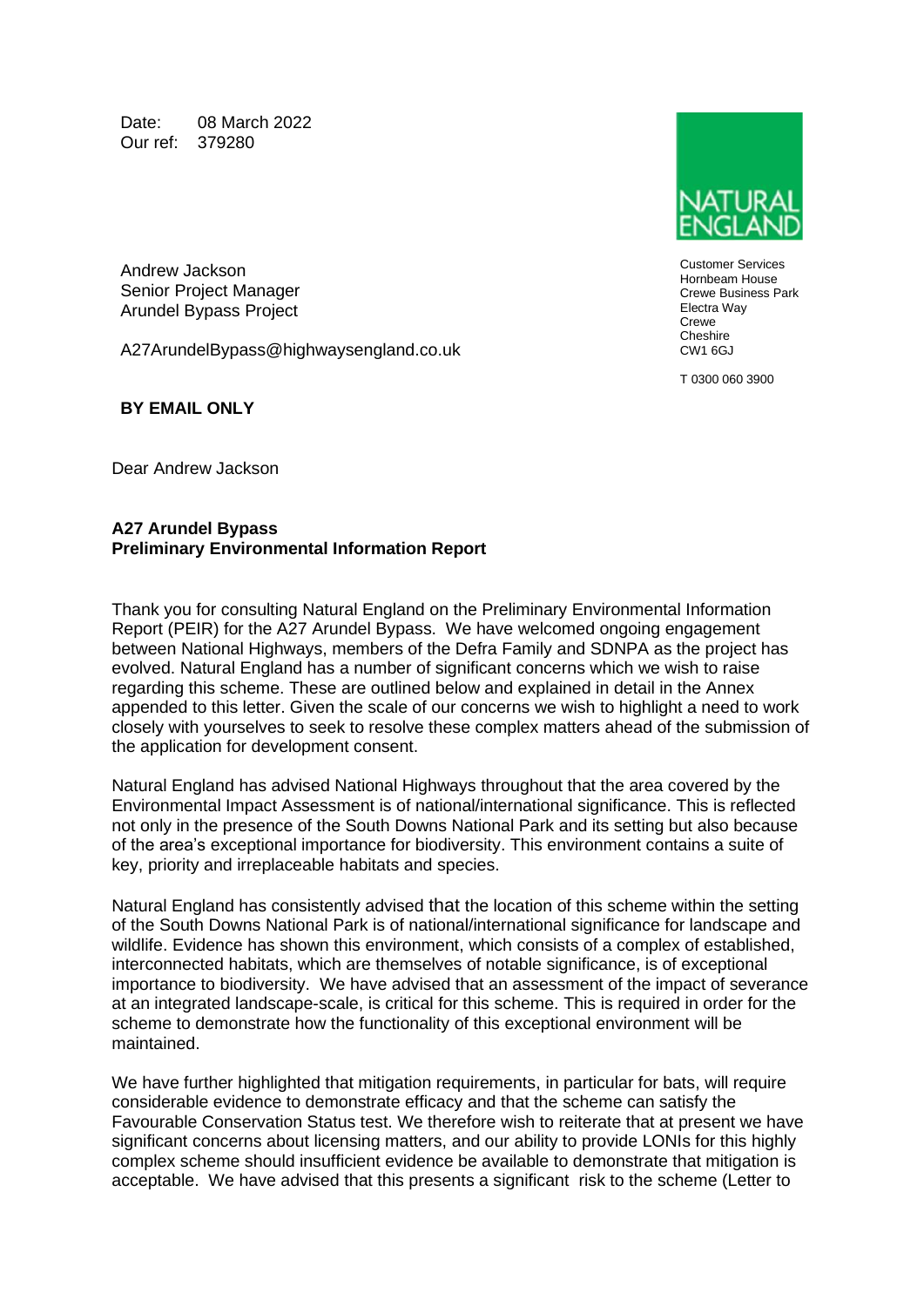Highways England 24 October 2019-Response to Public Consultation, Letter to Highways England 02 Dec 2020 Response to PRA, Letter to the Planning Inspectorate 1 April 2021- Response to EIA).

The information provided in the PEIR is very limited. Advice Note 7 of the *Environmental Impact Assessment: Process, Preliminary Environmental Information and Environmental Statements* states that a PEI should enable the consultation bodies 'to develop an informed view of the likely significant environmental effects of the development.' The level of detail provided has not enabled sufficient assessment and we have therefore highlighted a number of key areas where it would be helpful to have clarification. Although there is not a unified method for presenting a PEIR, it is notable that the documents do not include clear baseline data, an assessment of habitats that will be directly and indirectly affected by the scheme, or evidence to show that mitigation/compensation is supported by survey evidence. We therefore advise that in the absence of more detailed information, supported by the results of detailed studies Natural England's advice provided at this stage is necessarily limited in scope and detail.

We note that the PEIR states that further information on various topics will be provided in the ES. We strongly advise however that for a scheme of this scale and nature with significant risks to landscape and biodiversity, the provision of early detailed evidence is fundamental. This will help inform a detailed understanding of the impacts, and assessment of how a scheme of this nature in this location can be designed to mitigate impacts to an acceptable level. We would also be happy to work with National Highways to help advise on how it can achieve its environmental commitment to biodiversity net gain.

Natural England's comments provide feedback on the content of the PEIR. We wish however to take this opportunity to advise National Highways on the level of detail that will be necessary in order to demonstrate that the scheme has assessed impacts appropriately. Furthermore, in this landscape of national significance, opportunities to achieve sensitive design which is sympathetic to this landscape are required as mitigation to ensure that the project will minimise impacts to the South Downs National Park. We have significant concerns that insufficient evidence has been provided to demonstrate how this can be achieved. These are critical matters which we consider will need to be addressed before the submission of the application for this scheme.

Natural England would be pleased to work with you and the wider Defra Family and environmental stakeholder network in the coming months.

I trust these comments are helpful and we would be happy to comment further should the need arise but if in the meantime you have any queries please do not hesitate to contact us. For any queries relating to the specific advice in this letter only please contact me [rebeccapearson@naturalengland.org.uk](mailto:xxxxxxxxxxxxxx@xxxxxxxxxxxxxx.xxx.xx)

Yours sincerely

Rebecca Pearson Senior Adviser Sussex and Kent Team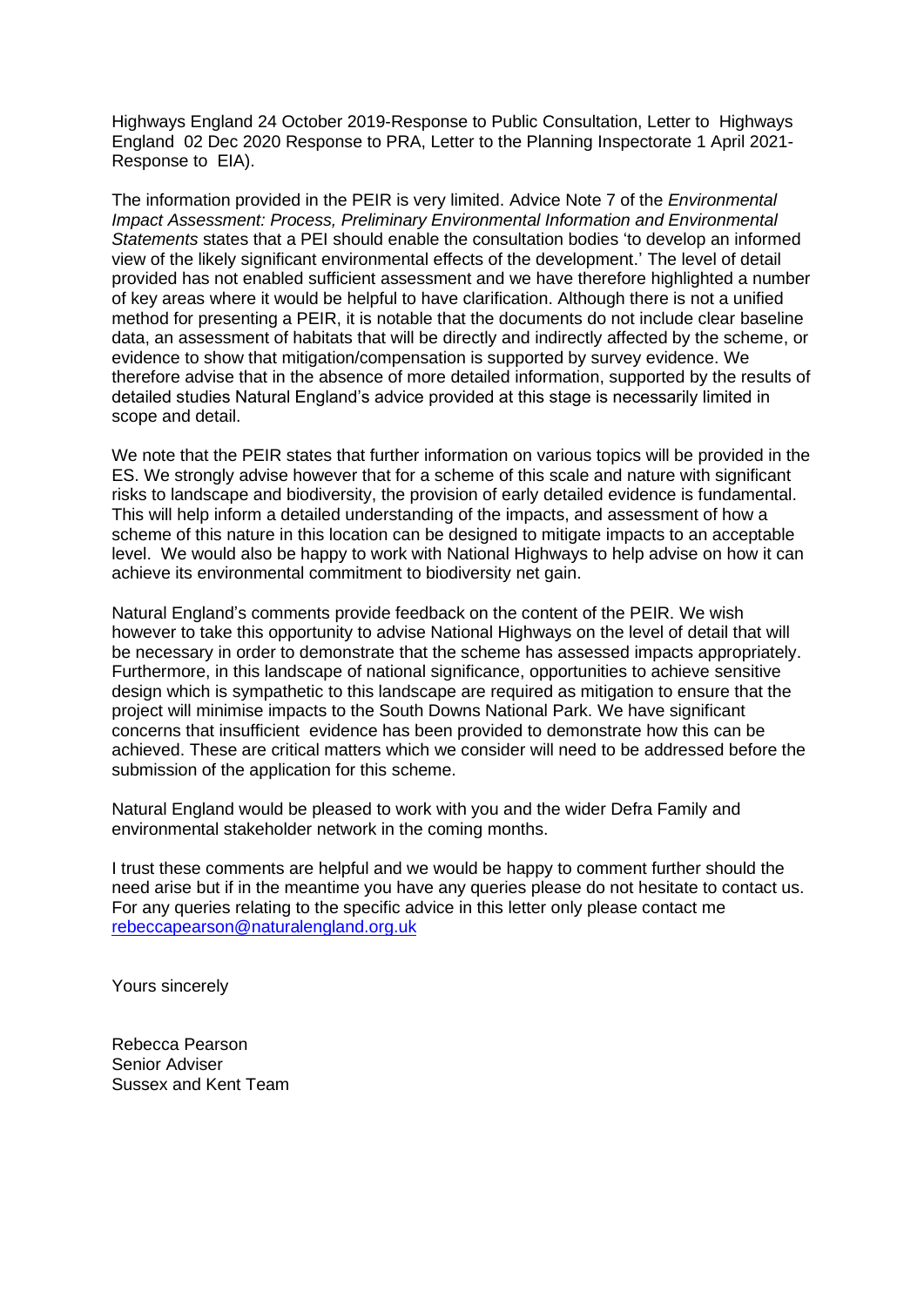# **Annex 1 Detailed Comments**

### **Overview and advice to date**

This advice is provided to give context to the complexity of the scheme and the requirement for sufficient detail to be provided in the PEIR to help Natural England assess and advise on the scheme's impacts.

Natural England has advised National Highways throughout that the location of the proposed scheme within the setting of the South Downs National Park is of national/international significance. Evidence has shown the largely undeveloped interconnected habitats including irreplaceable and rare habitats and priority habitats (Habitats of Principle Importance) which themselves support an outstanding assemblage of species.

The interconnected nature of this environment is reflected in the presence of numerous maternity roosts of rare bats including Barbastelle, Bechstein's and the Alcathoe bat. The presence of the rare Greater Horseshoe bat is of particular note as it demonstrates the exceptional importance of this environment and the need for its protection.

We have consistently advised (13 August 2019, 24 Oct 2019, 02 Dec 2020, 01 April 2021) that the impact of severance is overarching in this highly permeable landscape and that it will be critical for the scheme to demonstrate that the resilience of this exceptional environment can be maintained. In these letters we have advised that in order to achieve this a robust assessment of the impacts at an integrated landscape scale will be needed. We have also advised that maintaining the functionality of this landscape is critically important. We highlighted that due to the nature of this environment, mitigating for one impact may incur additional negative impacts, which highlights the need for an integrated approach. This advice was echoed by the Defra family in our single voice letter of 13 August 2019 which set out our concerns regarding the scheme and that assessing and mitigating severance on landscape, biodiversity and the floodplain must be a key principle.

With regard to bats in particular we identified at an early stage that the risk of mitigation efficacy with regard to bat crossings is of particular concern. We highlighted the need to provide sound evidence for the scheme to be licensable. The potentially significant impacts, coupled with a lack of evidence of certain rare bat species' ecology, necessitate a requirement for Natural England to pay particular regard to the Precautionary Principle when exercising its wildlife licensing duties to safeguard species populations. We advised that Natural England would be unable to satisfy the Favourable Conservation Status test as part of its licensing duty unless sufficient evidence can be provided to demonstrate that the identified impacts to bats could be successfully mitigated. Due to the risk that mitigation must demonstrate effectiveness for the range of species found in this location we invited urgent consultation (02 Dec 2020) to resolve to this complex matter.

With regard to landscape, we have highlighted the significant impacts to the setting and special qualities of The South Downs National Park. We have advised that the scheme will sever Arundel from its valley and impact on the National Park's statutory purpose.

### **Overarching comments**

Based upon the above concerns we have set out, we consider that a scheme of this scale and nature requires a bespoke and robust provision of evidence to demonstrate how the scheme will minimise impacts on this complex and special environment.

It is of considerable concern therefore that Natural England considers that the PEIR does not contain sufficient evidence to enable us to have a fully informed view of the likely significant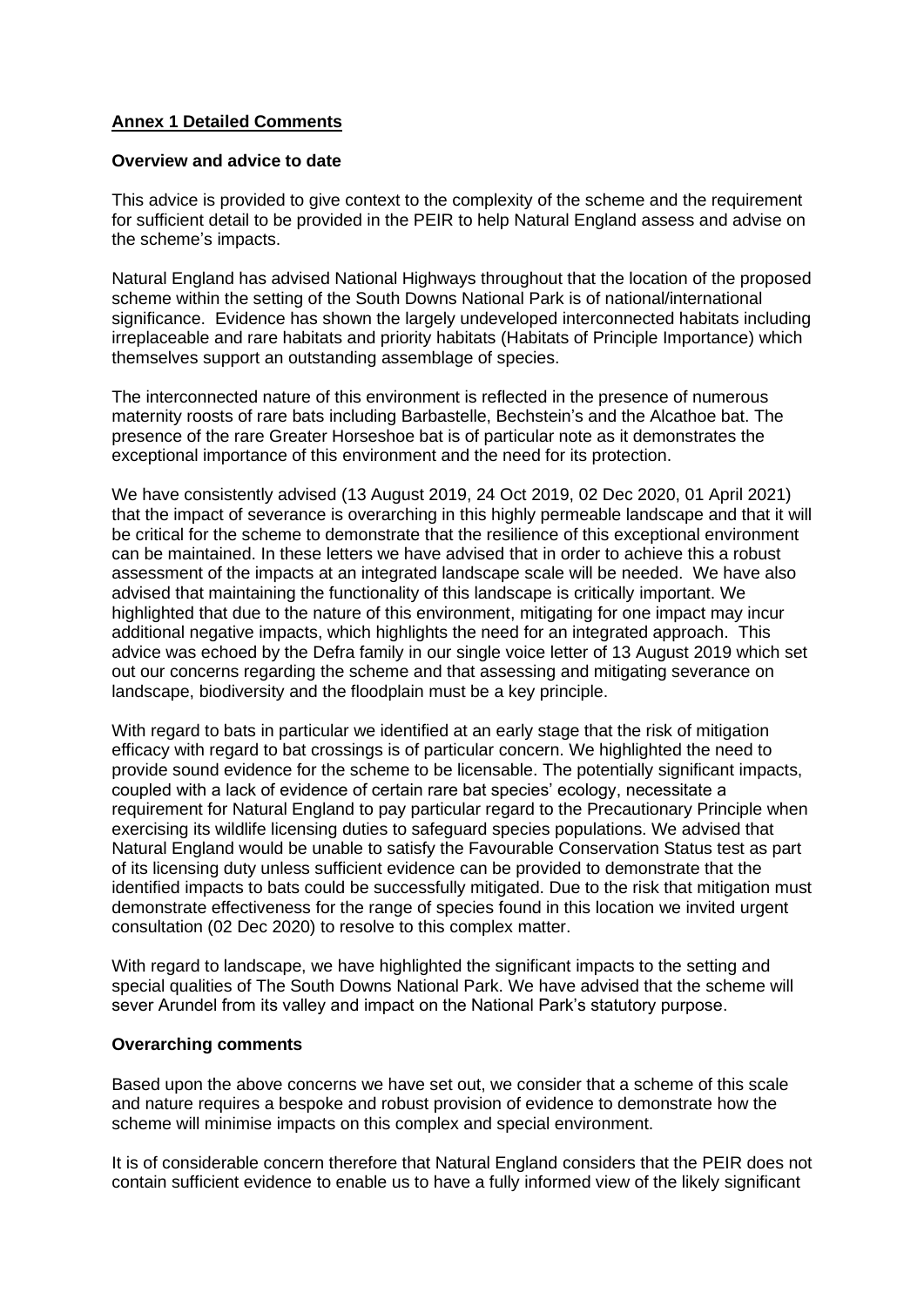environmental effects of the development from which to appraise the impact of this scheme. Regarding this we refer National Highways to Advice note 7 of the *Environmental Impact Assessment: Process, Preliminary Environmental Information and Environmental Statements.* With regard to the provision of a PIER it states the following:

*8.2 PEI is defined in the EIA Regulations 2017 as:*

*8.3 'information referred to in regulation 14(2) which – has been compiled by the applicant; and is reasonably required for the consultation bodies to develop an informed view of the likely significant environmental effects of the development (and of any associated development)' (Regulation 12(2)(b) of the EIA Regulations 2017)*

*'8.4 There is no prescribed format as to what PEI should comprise and it is not expected to replicate or be a draft of the ES. However, if the Applicant considers this to be appropriate (and more cost-effective) it can be presented in this way. A good PEI document is one that enables consultees (both specialist and non-specialist) to understand the likely environmental effects of the Proposed Development and helps to inform their consultation responses on the Proposed Development during the pre-application stage.*

The following is intended to provide feedback on matters within Natural England's remit and what will need to be provided to address our concerns:

### **Biodiversity-PEIR Chapter 8 and Appendixes**

### **Baseline Data**

Baseline data are missing from the PEIR and we would wish this to be remedied in the preparation of the Environmental Statement. In the absence of clear baseline evidence (for example maps showing all existing habitats within the receiving landscape and details of direct and indirect impact pathways) Natural England is not able to assess the impacts. Paragraph 8.34 of the PEIR states that baseline data are in production and is unavailable, and that data gathered has been used to inform assessment. It is not clear, however, what the gathered data are. We have advised that a scheme of this nature will require a significant, detailed, and robust evidence base to inform mitigation and advise that is it is not possible to design mitigation in the absence of baseline data.

We advise that we consider the following statement in the PEIR does not reflect the exceptional importance of the habitats within the Study Area, which include ancient woodland and various Habitats of Principle Importance such as Deciduous Woodland, Wet Woodland Traditional Orchards, Hedgerows and Coastal Floodplain and Grazing Marsh. We advise that the PEIR needs to accurately reflect this.

*The majority of habitats within the study area comprise intensively managed arable fields or grasslands, exhibiting various amounts of agricultural improvement, and which are therefore of limited ecological importance.*

We have, and continue to, advise Highways England that the landscape within the Study Area is of national /international significance, and we advise its importance should be properly reflected in the evidence base.

Of further concern is that the tables included in Chapter 8 do not enable any clear assessment of habitats to be affected within the Study Area (please see below). We advise the assessment should include priority habitats (Habitats of Principle Importance). These habitats, which occur both within the DOL and throughout the study area, are of national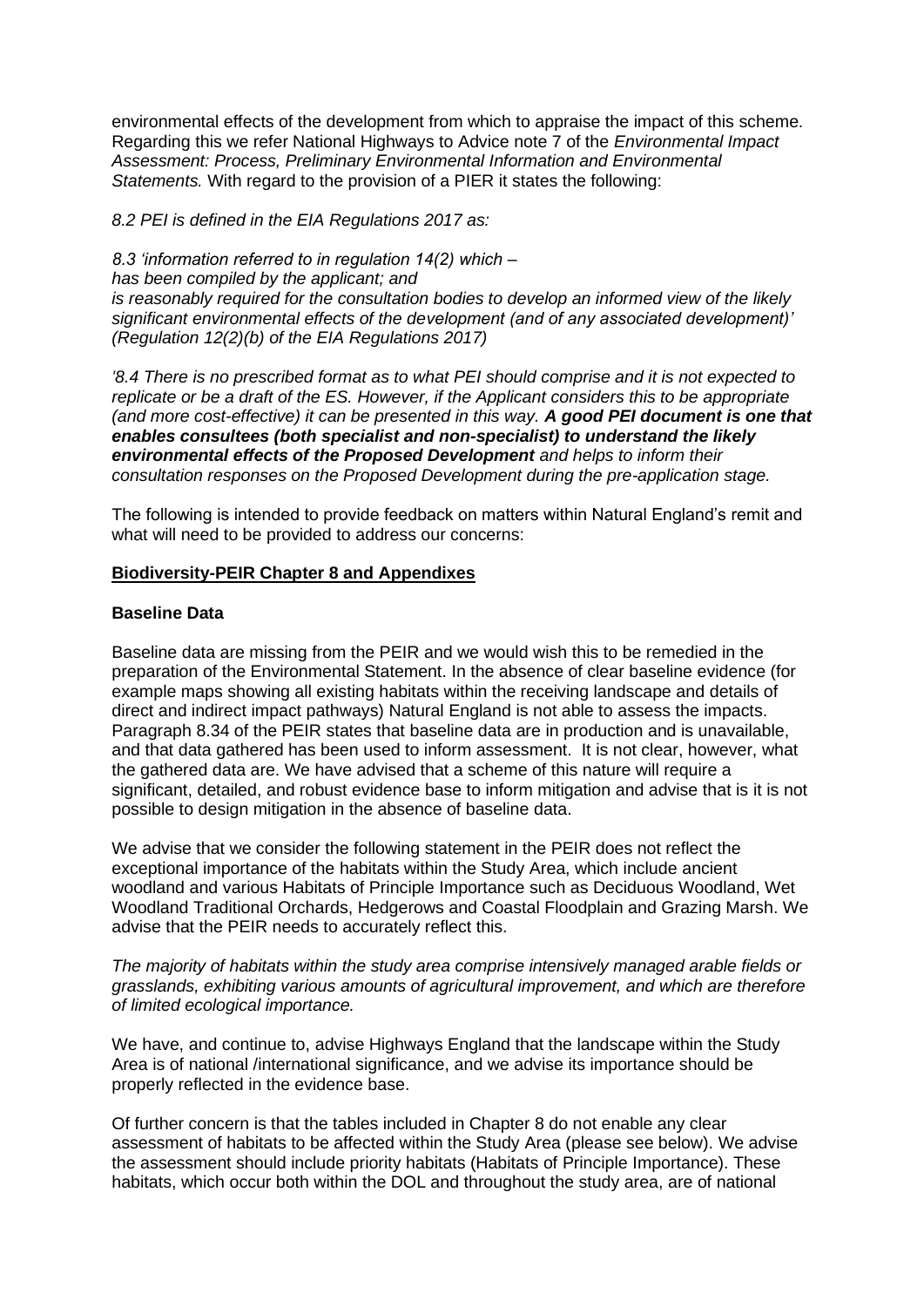importance. Fig 8.1 and 8.2 are limited to statutory and non-statutory sites and provide no information regarding wider habitats.

We therefore advise that this information is needed to help Natural England develop an informed view of the likely significant environmental effects of the development.

Of particular note is the inclusion of Fig 2.1 showing the scheme with "embedded mitigation". As stated above, this is presented in the absence of any supporting maps or robust survey data within the PEIR to show the existing baseline. Natural England is therefore not currently able to make an informed judgement of the resulting impacts of this scheme, or how the scheme design presented in Fig 2.1 has addressed these. Paragraph 8.34 states that baseline data are in production and are unavailable and that data gathered have been used to inform the assessment. It is not clear, however what these data are.

In order for Natural England to understand the likely environmental effects of the proposal**,**  we advise that sufficient data will need to be made available to clearly demonstrate the impacts of the scheme. We advise that from the limited information presented we consider it has not demonstrated what the impacts are or how the scheme has been designed to avoid and minimise these. In addition, although we have provided advice regarding the need for the impact of severance to be a guiding principle, and for the scheme to show how the functionality of this landscape can be maintained, it is not apparent from the information provided how this key principle of the scheme is being addressed.

Therefore, in the absence of sufficient baseline data, we do not consider the PEIR provides enough information to enable a sufficient assessment of the biodiversity effects of the scheme.

#### **Mitigation**

### General overview

We advise that the provision of a more detailed assessment of the impacts will need to be provided to ensure that the conclusions regarding mitigation and compensation have the required level of certainty. We do not feel at this stage that there is sufficient information for Natural England to be able to provide in-depth advice on the appropriateness or otherwise of the indicative mitigation and compensation measures and hope that the advice below will be helpful to National Highways in addressing these as the scheme evolves.

Paragraph 8.3.3 states that *embedded ecological mitigation to address potential significant effects on biodiversity receptors is evolving. The design of these features has been based on professional best practice guidelines and standards, and scientific research available at that time.*

Although we agree that mitigation will evolve as the scheme design progresses, the advice provided by Natural England, and in the Defra bodies' single voice letter of 13 August 2019 was that the scheme will need to demonstrate landscape-led integrated principles for mitigation, highlighting severance as an overarching impact. Given that we have provided this advice over a period of time, it is concerning at this advanced stage of pre-application that this is not reflected in the PEIR.

Furthermore, it is disappointing that Natural England has not received the most recent survey data for this scheme. We have advised this will be important to inform the mitigation measures necessary to address the environmental impacts of the scheme. This information is also required to enable Natural England to be sufficiently satisfied that the Favourable Conservation Status of the species affected will be maintained across their natural range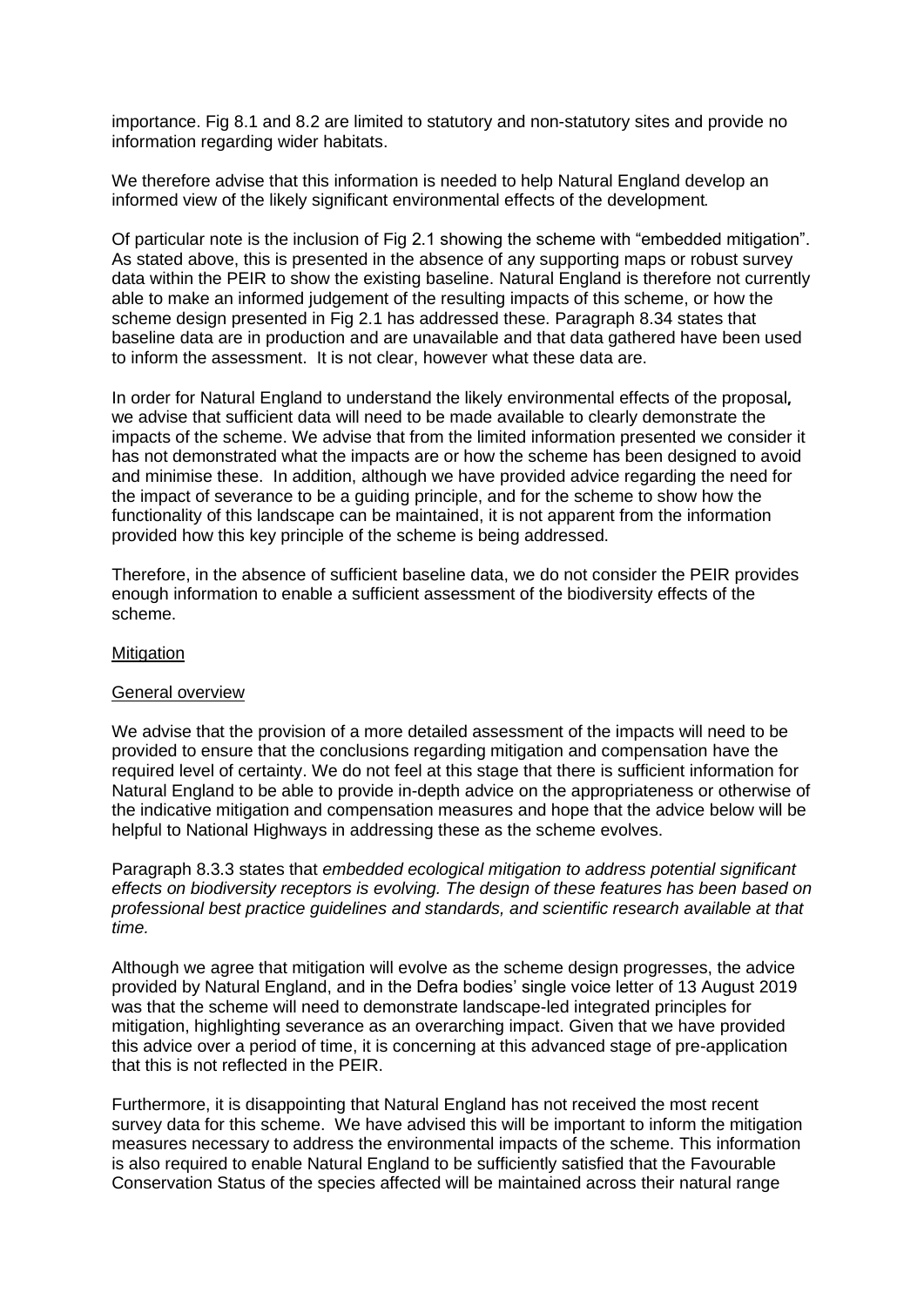and ensure that the necessary licences can be provided.

### Impact Tables

Although Natural England has highlighted (24 October 2019, EIA Scope 1 April 2021)the importance of a number of Habitats of Principle Importance (priority habitats ) across the Study Area. It is disappointing to note that these have not been correctly classified, or are not included in Table 8.4 in the PEIR. Examples include the following nationally important habitats:

- Deciduous Woodland-listed as County Importance
- Traditional Orchards-listed as County Importance
- Coastal Floodplain and Grazing Marsh- listed as County Importance

Furthermore, with regard to the presence of potential chalk steam it is not clear how this rare habitat has been included in assessment of effects and mitigation, this should also include the effect of diversion works.

### We note that the PIER states that:

*The importance assigned to ecological features will be in accordance with the guidance outlined in Table 3.9 of DMRB LA 108 (revision 1). The ES will provide justification as to the importance value assigned to each ecological feature.*

However, Table 3.9 of the DMRB guidance clearly classifies all national BAP and priority habitats (HPI) as being of national importance. It is not clear how therefore how any lesser value will be justified in the ES flowing this clear guidance.

Of further note is that paragraph 8.5.72 of the PEIR states that losses to Habitats of Principle Importance within the Study Area (woodland, grassland, hedgerow, trees and ponds) would be compensated via planting of native species.

We wish to highlight that assessment needs to quantify direct loss and indirect impact including compensation to be provided. Very little detail has been provided regarding this. The PEIR states that *the localised losses from woodland HPI, river HPI, lowland fen HPI and reedbed HPI represent only a small fraction of their overall extent and is considered unlikely to undermine the conservation status of these*. This is not appropriate and we advise that the national importance of these habitats as HPI should be afforded substantive weight with clear information on methods to first avoid and mitigate these impacts and how areas of national importance could be created as compensation . Furthermore, the Impact of severance of these habitats is not included or referred to.

We further advise that very little information regarding the biodiversity impacts of introducing a viaduct into the floodplain (severance, habitat loss, pollution pathways) for example have been included and we are therefore at present unable to provide advice on this impact. This area contains Coastal Floodplain and grazing Marsh Habitat of Principle Importance.

The ES will need to contain robust information regarding how impacts will follow the requirements of the mitigation hierarchy of avoiding and mitigating impacts as a priority. Mitigation measures must be embedded in the scheme design to avoid, reduce, and remediate significant effects as well as identifying the need for additional mitigation measures over and above those embedded in the design.

### Best Environmental Practice

We wish to highlight the following: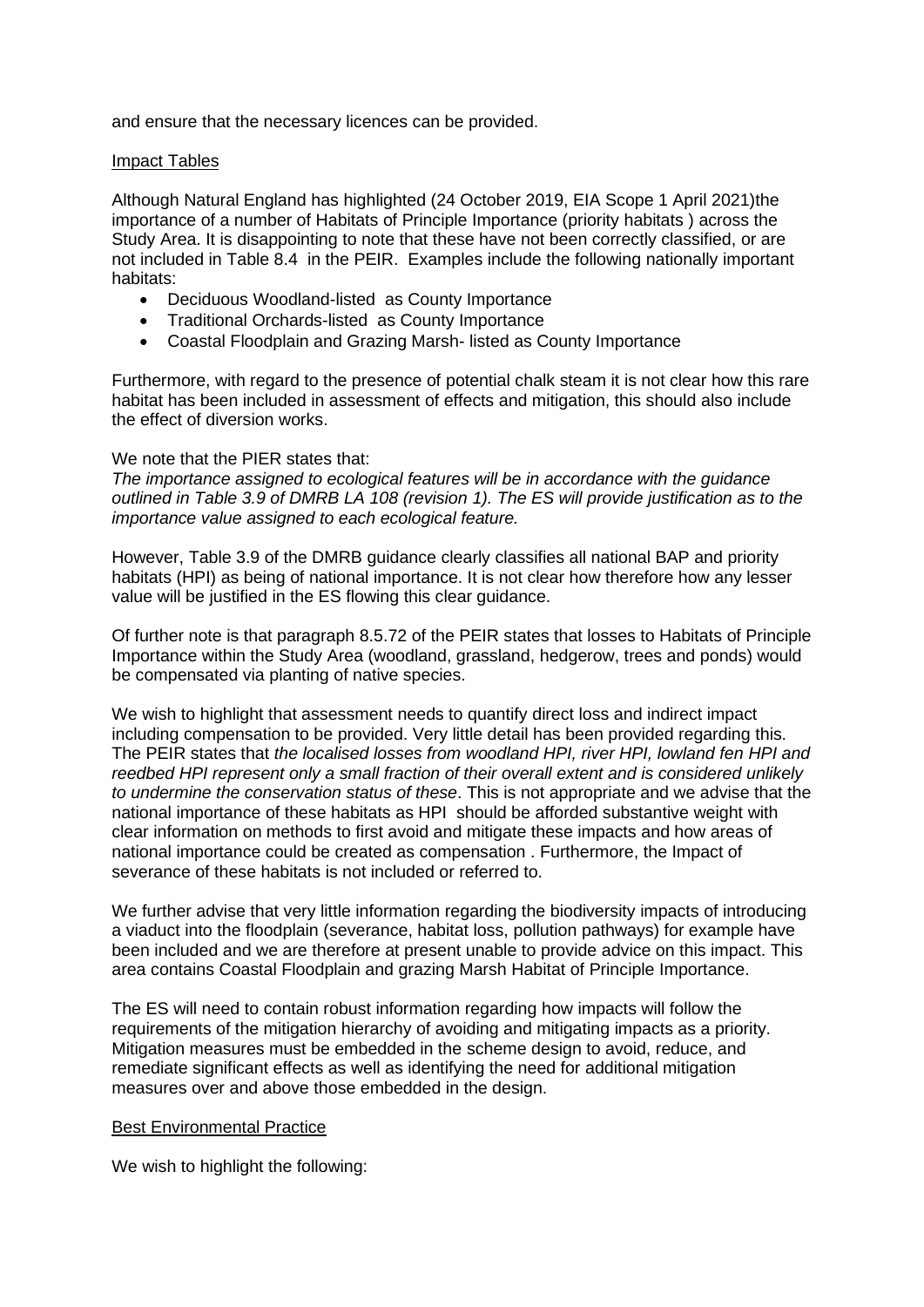*8.6.24 Aquatic invertebrates Recommended additional mitigation measures would include pollution prevention measures during Scheme construction. The inclusion of an infiltration drainage system would prevent any additional runoff into the River Arun or other watercourses to provide similar or better-quality drainage compared to existing conditions*.

The safeguarding of habitats should be embedded as best practice in order to prevent pollution of waterbodies (for example as part of a CEMP) and not as additional mitigation.

#### Integrated Assessment of Mitigation Suitability

#### We wish to highlight the following:

8.6.10 *The cuttings, embankment and verges of the Scheme provide the opportunity to create a mosaic of habitat, comprising woodland, scrub, and species-rich grassland. Woodland planting would increase the extent of these habitat types, focusing on both expanding existing woodlands and creating more diverse edge habitat. Nutrient-poor soils would be used to promote the establishment of species-rich grasslands typical of those found in the wider landscape.*

These habitats will be adjacent to the road and therefore will be subject to disturbance and air quality impacts which should be clarified. Furthermore, the provision of woodland may not be compatible with landscape character for example and may also increase risk of mortality for bats navigating the road. This highlights the need for an integrated landscape plan for this scheme.

Of further concern is that a number of mitigation measures and elements required for road itself (e.g. drainage ponds) have been located within Habitats of Principle Importance. This additional impact has not been assessed.

We again highlight the importance of providing an integrated approach to this project.

#### **Timescales**

We wish to highlight that the PEIR states that 30 years of maturation time in order for functionality of mitigation to be provided as a "temporary" impact. We would advise that the scheme needs to demonstrate how it has considered time for mitigation and compensation to be functional, in order to avoid significant environmental impact. Therefore, any habitat creation works (whether for species or habitats) must be to be implemented allow sufficient maturation time for the habitats created to function effectively for target species, and/or to display sufficient functionality. The project should demonstrate no loss of habitat availability during the project's construction. This is of clear importance when considering severance effects.

### Scale of Assessment-Haul Roads and Compounds

We advise that all impacts (haul roads and compounds) need to be included in the environmental assessment and that the assessment of habitats 100m form the centreline should be justified. We refer you to our comments regarding the EIA Scope (1 April 2021) in which we highlighted that previously this assessment was to cover 200m . We advised that due to the nature and location of this scheme it is essential that the surveys to inform the EIA cover sufficient area from which to assess the fragmentation effects of this scheme. We have advised that a landscape-scale assessment is required for this purpose.

### **Severance**

We have advised that the impact of severance on the suite of established, interconnected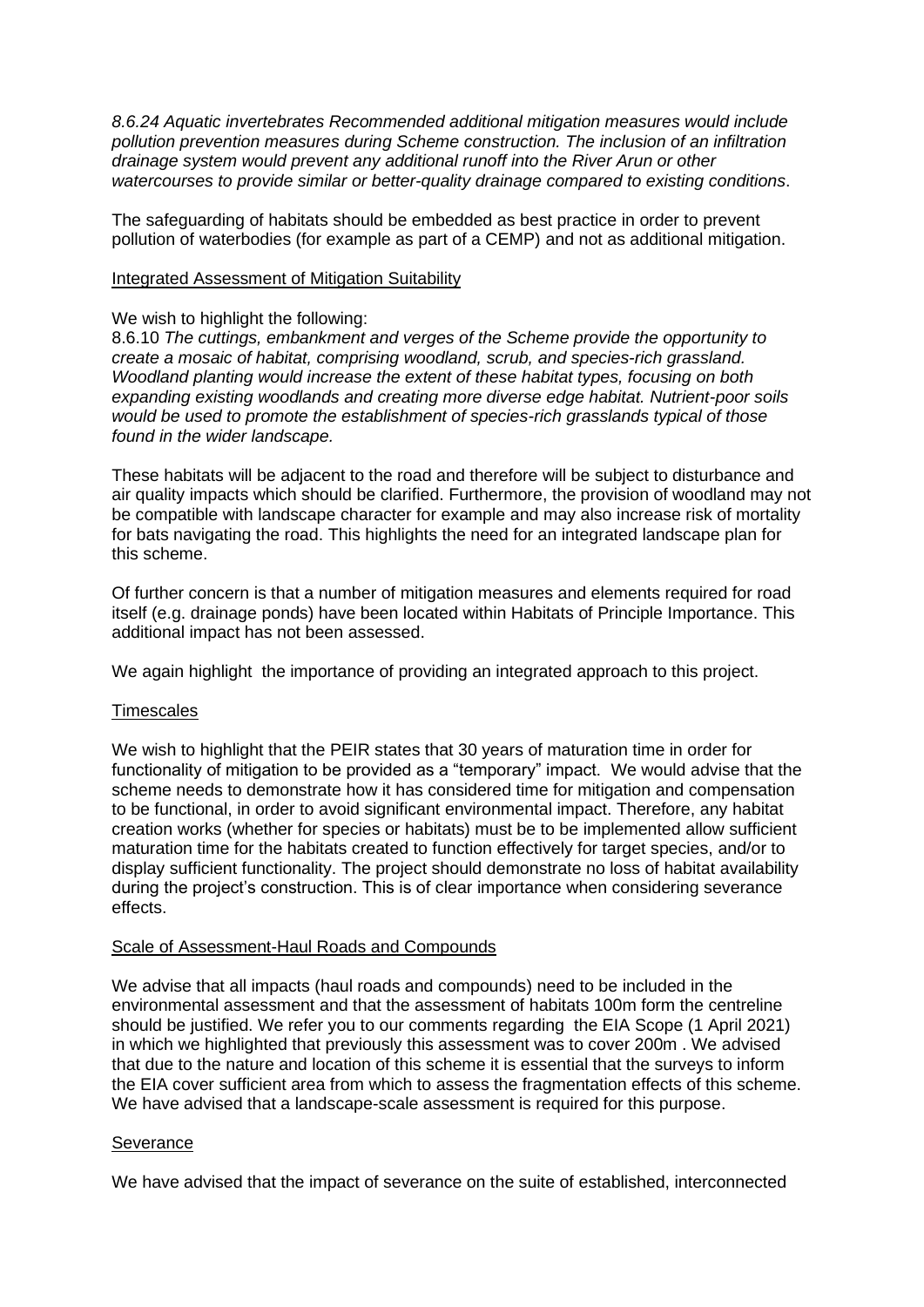habitats that exist throughout this landscape requires a bespoke level of assessment and design in order for it to be demonstrated that the functionality of this exceptional receiving environment can be maintained. As stated above, we consider this assessment has not been clearly included and therefore we are unable to advise on this critical aspect of the scheme. It appears that the design intends to address the overarching impact of severance with the provision of green bridges and underpasses, and further comments on these structures are provided below.

In addition, baseline information regarding the severance of hedgerows, water courses, and connective habitats in the landscape is not provided in the PEIR. The value of these habitats as wildlife corridors is key and we note that the impact tables provided do not include the impact on functionality.

We wish to highlight that mitigation for East-West severance is not contained in the PIER. Paragraph 8.6.8 and at 8.6.9 state that Landscaping, planting and the creation of bespoke features for biodiversity along the corridor of the Scheme would establish additional eastwest links between existing habitats and provide stepping-stones for species. However, this is limited in scale as it does not include crossing of the road itself which will prevent species' ability to travel through the landscape.

### Green bridges

Although we welcome the inclusion of green bridges and underpasses into the scheme the design of these is fundamentally important to demonstrate that how they will operate as mitigation. We are disappointed that the design of these bridges does not appear to follow guidelines set out in Natural England's commissioned report NECR181 ('Green Bridges: A literature review')<sup>1</sup>. This literature review was produced to help inform the cost-effective design and positioning of green bridges and similar infrastructure to address landscape, access and ecological severance, connectivity and integration issues on the road and rail transport network, and to maximise the delivery of landscape benefits and ecosystem services.

### Location

We consider that the location of the proposed green bridges has not been reinforced by evidence to show they are in the correct location, or how they can demonstrate efficacy, for the target species. For example, the bridge presented at Binsted does not appear to include a continuation of habitat linkages to the north.

We note that this structure, which the PEIR states has been designed for mitigation for bats, is not located on a bat flight line, and that it is instead proposed to "funnel the bats" towards the structure. Natural England's commissioned report NECR181 advises that in order to be successful, green bridges should be located on existing flight corridors used by bats.

It is also disappointing that the proposed green bridges appear to have been designed not primarily as wildlife crossings and to mitigate severance but to also accommodate roads and public footpaths. This effectively reduces the footprint of available space for connectivity and therefore significantly reduces their effectiveness as environmental mitigation. We recommend that the design of all the green bridges fully considers the recommendations within the NECR181 report to ensure they are likely to provide effective habitat.

For example, Section 4.10 of the NECR181 report provides some helpful guidance on the design requirements for an effective green bridge, based upon the published data this

<sup>1</sup> http://publications.naturalengland.org.uk/publication/6312886965108736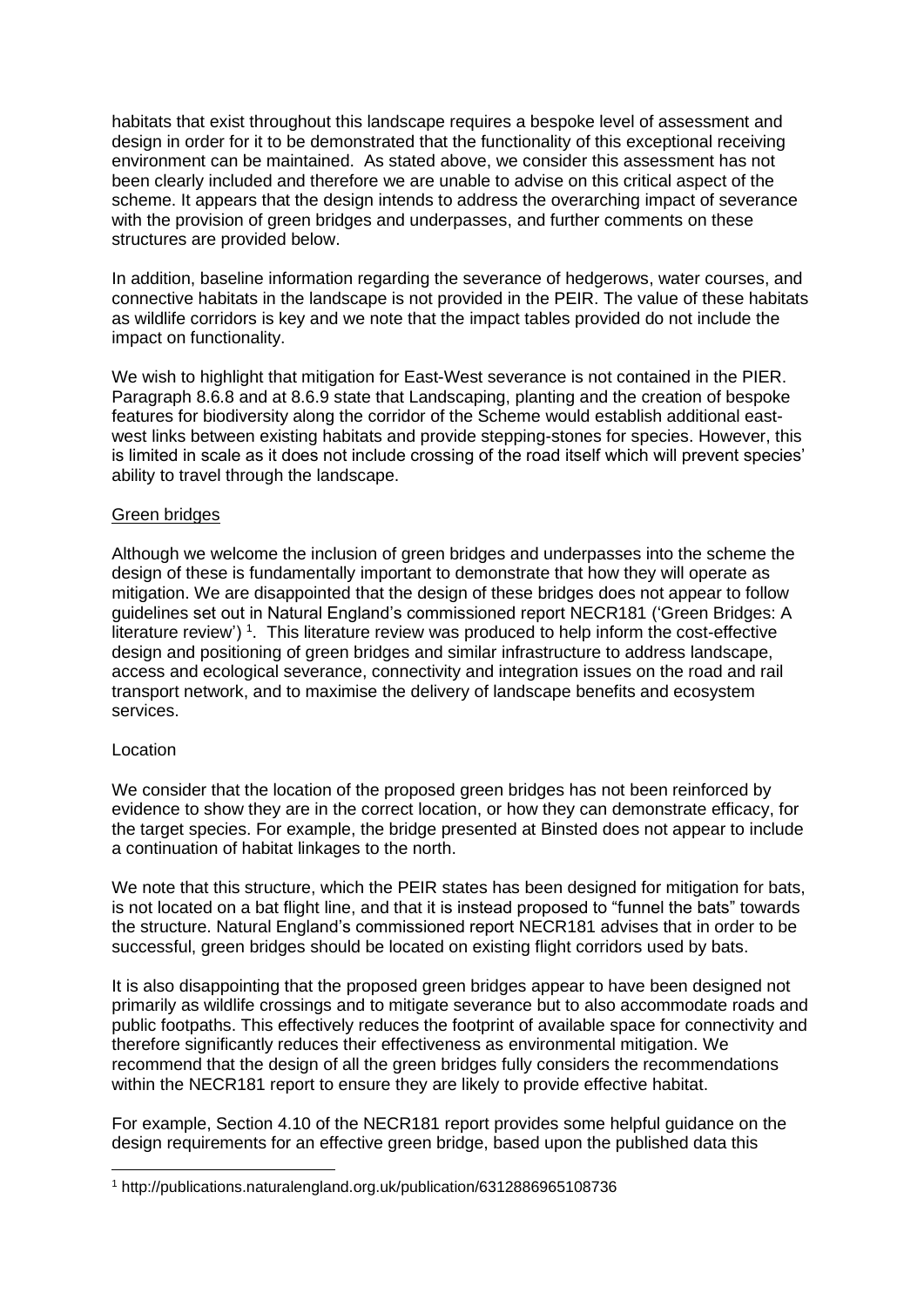includes the following:

- Green bridges where the aim is to provide habitat connections at a landscape level should be over 80 metres in width.
- Bridges aiming to achieve connections for a species population should be approximately 50 metres wide.

For green bridges to be truly effective in minimising the severance and barrier effect arising from linear infrastructure projects, they need to be used sufficiently by species to conserve their population size and viability. We therefore advise that the above guidance is used to demonstrate how the scheme will achieve this.

The evidence presented does not show how these will be effective for the target species (bats, dormice, for example) or as mitigation to address overall functionality, and this needs to be urgently addressed.

We welcome that the report highlights consultation with Natural England on these matters and we look forward to working with you to address this.

### Air Quality

The impact of air quality must be fully assessed in the ES. For example, this impact may affect the composition/ viability of habitats in the vicinity of the road, adding to the overall negative effects which need to be addressed.

### Ancient woodland and Veteran Trees

We advise that the impact of both loss and deterioration of these irreplaceable habitats require further assessment. This is explicit in Paragraph 5.32 of the NPS . The Study Area contains ancient/veteran trees, and we note that both direct impacts to veteran trees and indirect impacts to ancient woodland (air quality, hydrology, severance) has not been sufficiently assessed in the PEIR.

### Enhancement measures and Opportunities

We advise that a scheme of this nature and scale should seek to secure innovate opportunities for enhancement and net gain. We are disappointed to note the scale of opportunities included does not reflect this. Furthermore, we note that limited information has been included for de-trunking of the existing carriageway. Given the scale of impact for this scheme this area has potential to provide mitigation and enhancement opportunities and should form part of the landscape-scale approach. It is disappointing that this opportunity has not been embedded in the scheme design. Natural England would be pleased to work with you and the wider Defra Family and environmental stakeholder network to realise this ambition in the coming months.

## **Protected Species**

**Bats** 

With regard to the presence of internationally significant assemblage of bats in this location we advise the following:

We note that the PEIR does not appear to provide mitigation for bats using linear habitats along Yapton Lane and east-west in this location. Transect data has shown bats are using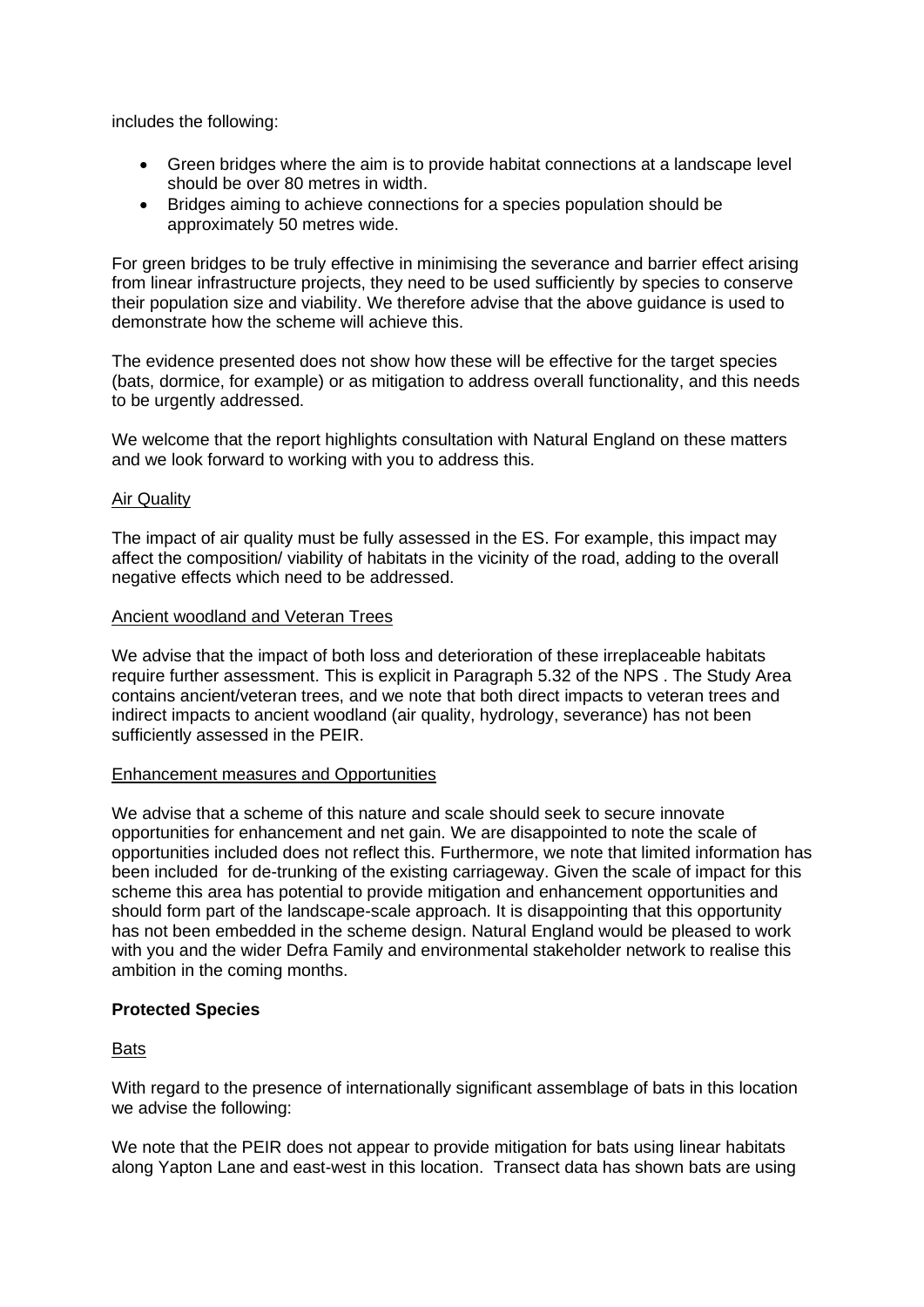these linear habitats and it is not clear how this has been addressed.

We have also advised in previous correspondence that it is also not certain whether a bat mitigation licence *could* be granted for certain scenarios. The potentially significant impacts, coupled with a lack of evidence of certain rare bat species' ecology, necessitate a requirement for Natural England to pay particular regard to the Precautionary Principle when exercising its wildlife licensing duties to safeguard species populations.

At present, from the information provided Natural England is not yet able to satisfy the Favourable Conservation Status test as part of its licensing duty. To achieve this, sufficient evidence will need to be provided to demonstrate that the identified impacts to bats from route options can be successfully mitigated for. Based on the current evidence, it is uncertain whether the scheme is licensable. However, we will be pleased to continue to provide advice on these matters to National Highways as it prepares the environmental information needed to inform the scheme.

We have significant concerns that evidence supporting the design and function of the green bridges and underpass is insufficient. An assessment of suitability of mitigation will be required for each species accompanied with a clear evidence base showing that the structures will be used along with robust monitoring and clear effective and timely contingency measures.

### Further protected species advice

In summary the following is required

- A landscape scale assessment of the development and need for a landscape approach to mitigation and compensation.
- The inclusion of over passes and underpasses for bats is welcomed, but detailed survey information is needed in order to an assessment of the suitability of the design and location of these structures. As above.
- There appears to be a significant population of dormice in the Study Area, The report 8-54 states that *An adverse significant effect on hazel dormouse is anticipated due to the loss of habitat and potential direct impact.* This is anticipated for construction but not operation however no evidence is provided to support this*.* Very limited information has been provided in relation to this species. This needs to be urgently addressed.
- Water vole have been confirmed to be present in the ditches of the River Arun floodplain at Binsted and Tortington Rife. We note that significant direct effects on water vole during construction activities is recorded. We note the water vole compensation area in Fig 2-1 however from the limited information provided it is not possible to advise on the suitability of these. Furthermore the River Arun Floodplain is a Habitat of Principle Importance so any works in this area should not impact on this habitat.
- We note that Further assessment work is being undertaken with regards to noise levels.
- It is not clear if otter are likely to be affected by the scheme.
- Timescales of mitigation construction and operation and how mitigation will be provided at the point of impact (see Timescales above).

### Wintering and Breeding Birds

We note that two transect surveys of representative habitats across the draft Order Limits were completed. We advise that the limited survey effort requires justification.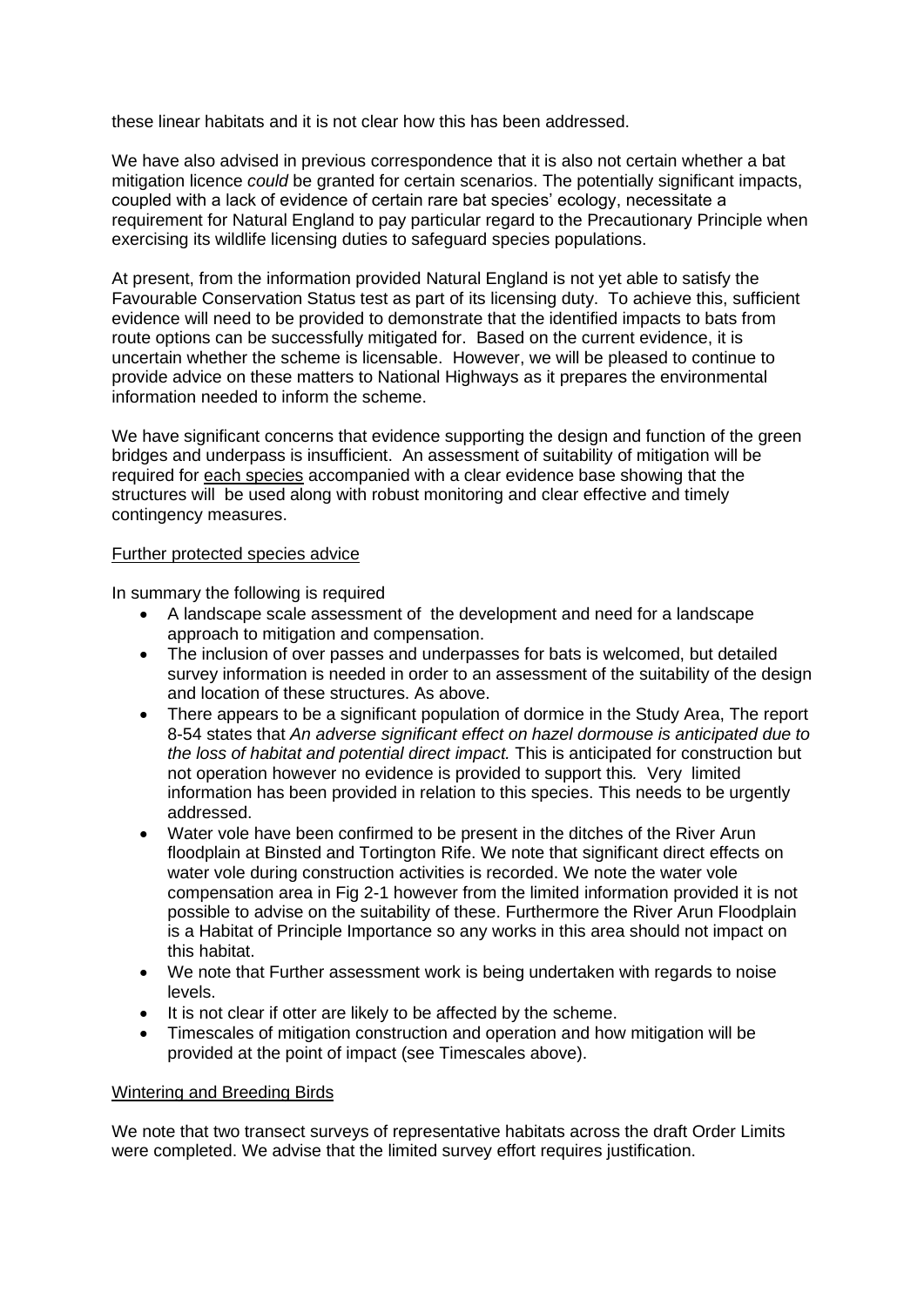### **Statutory Protected Sites**

We welcome the ecological studies that have been undertaken or are ongoing. However, in the absence of the detailed survey results Natural England is not able to provide advice on the likely direct and indirect impacts to designated sites. We would refer you to our response to the EIA Scoping Report (April 2021) for further clarity on the information that should be provided within the Environmental Statement. Natural England will of course be pleased to provide detailed advice in relation to the likely impacts and mitigation measures in the near future once you are able to share the survey results and draft impact assessment with us.

Singleton and Cocking Special Area if Conservation (SAC) 8.5.19

With regard to Singleton and Cocking SAC we note the assessment's conclusion that *until the bat underpass and green bridge design has been agreed with Natural England, it is not possible to dismiss a potential likely significant effect on the favourable conservation status of the qualifying features of the Singleton & Cocking Tunnels SAC; namely Barbastelle bat and Bechstein's bat.*

We wish to highlight that We advise that the below statement is not supported by the evidence presented in the PEIR

8.5.22 *Landscape planting that increases the coverage of suitable bat habitat and connects favoured foraging and commuting habitat would offset the loss and severance of bat commuting routes.*

We advise that the existing landscape is one of established interconnected habitats which the scheme will sever. We have highlighted our concern (above) regarding the level of evidence that has yet to be provided to support mitigation measures for the various species of bat within the Study Area.

### Arun Valley Special Protection Area(SPA)

Summary of designation Table 8.55

The table has omitted to include the Qualifying Assemblage of species which form part of the of the Arun Valley SPA and this should be included.

This section cites that modelling shows how the scheme has addressed impacts to the Arun Valley. Natural England has not seen the results of the modelling so cannot comment on impact to biodiversity features associated with the Arun Valley.

### **Landscape Comments**

In preparing this response the following PEIR and associated documents have been reviewed:

- PEIR Volume 2a.
- PEIR Volume 2b. Chapter 7. Landscape and Visual
- Figure 2.1 Preliminary Landscape and Environmental Masterplan (Sheets 1to 6)
- Figure 6.3 High Value Cultural Heritage Assets
- Figure 7.2 Screened ZTV Overview
- Figure 7.9 National Park and District Landscape Character Areas
- Figure 7.10 Local Landscape Character Areas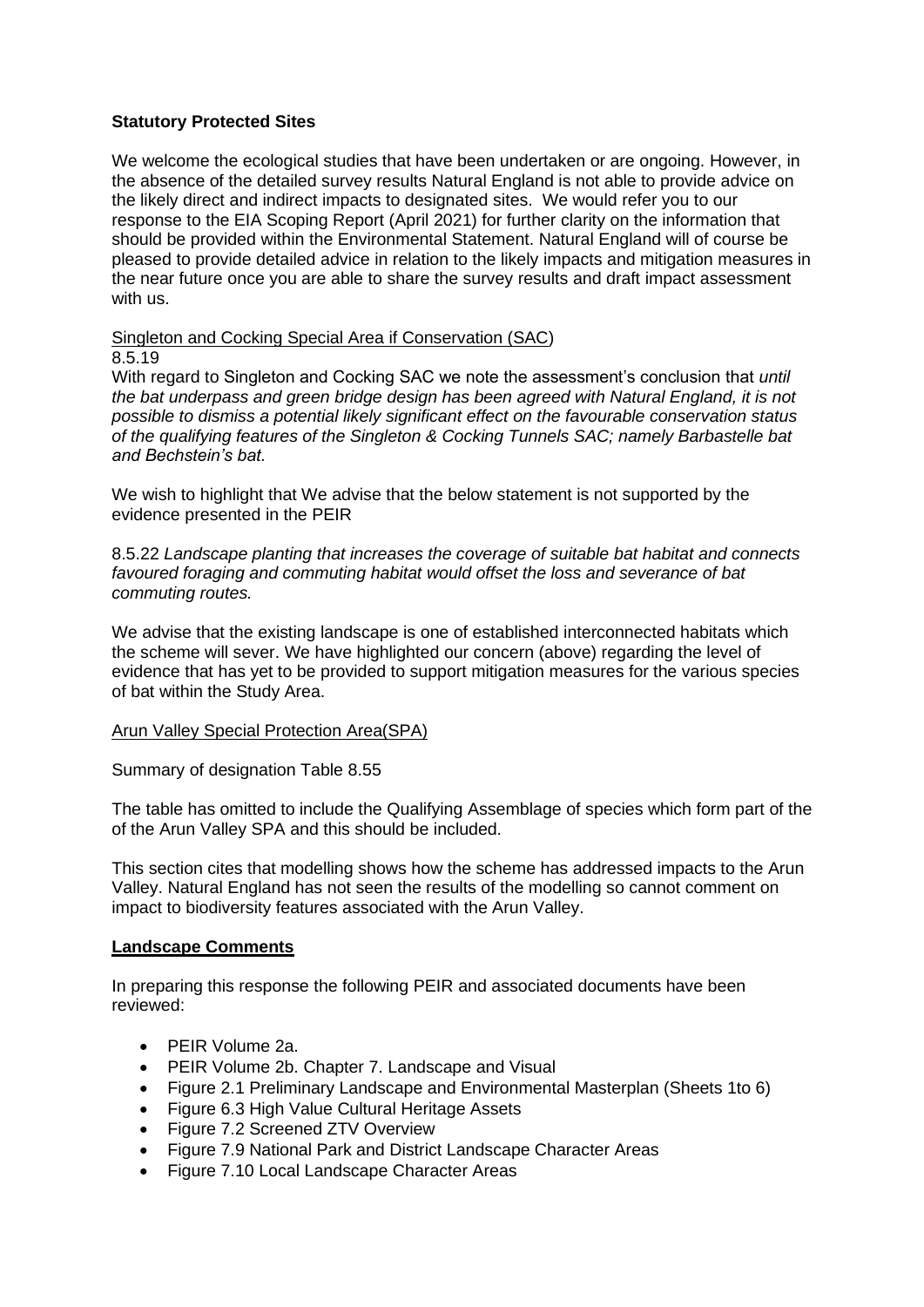• Figure 7-11 Identified Viewpoint Locations

In addition, we also referred to the letter from the Design Council (July 2021. Ref. DCC/0965) to National Highways which outlines their observations and recommendations to improve the design quality of the scheme.

Natural England welcomes this opportunity to comment on the landscape and visual assessments and related chapters of the Preliminary Environmental Information Report (PEIR). In keeping with our previous comments on the potential landscape and visual effects likely to arise from the development (submitted in November 2019) we will limit our comments to those effects associated with the statutory purposes of the South Downs National Park (SDNP).

We advise that close attention is paid to the comments and advice provided by the South Downs National Park Authority (SDNPA). Their detailed local knowledge of the designated landscape, its special qualities, its management needs and the contribution the Lower Arun Valley makes to the setting of SDNP will provide greater depth and detail than that which Natural England can provide.

Natural England offers its comments and advice without prejudice. Our comments and advice on the landscape and visual effects of the scheme may change as further evidence and information emerges as a part of the EIA process. We may also receive other relevant information from the local authorities, the SDNPA and other sources. Natural England will also be collecting its own evidence to inform our comments and advice and may continue to do so until the end of the examination process.

Our comments are based solely on the documents provided by the applicant and site visits to selected viewpoints undertaken in 2017 and 2018, combined with our experience of advising on other major road schemes located within the setting of nationally designated landscapes.

## **Summary of Natural England Comments**

For landscape and visual receptors associated with the SDNP Natural England welcomes the new routing of the scheme which in the most part avoids direct effects within the boundary of this nationally designated landscape. Except in a very small area direct effects on the prime statutory purpose of the National Park have therefore been removed from the scope of the scheme.

However, we advise that significant adverse indirect effects on the prime statutory purpose of the National Park remain a feature of the scheme. We welcome the selection of a viaduct as the means of crossing the Lower Arun Valley and accept that the visual (and physical) severance this will cause is of a lesser degree than that of an embankment and bridge design. However, significant adverse landscape and visual effects will still result. It is these effects which will adversely affect the setting of the SDNP as this structure will have a transformative effect on the landscape of the Lower Arun Valley and will permanently alter the relationship between it and Arundel, Arundel Castle and the Downs. The design of such a structure has to be sympathetic to this landscape. However, we have significant concerns that scant evidence has been provided as to how this will be realised and how good design, as required by the NPSNN, will be achieved.

These concerns are shared by other bodies far better placed to comment on the aesthetics and functional merits of the design than we are. In July 2021 the Deign Council stated;

'*However, we note that the current landscape strategy feels rather abstract*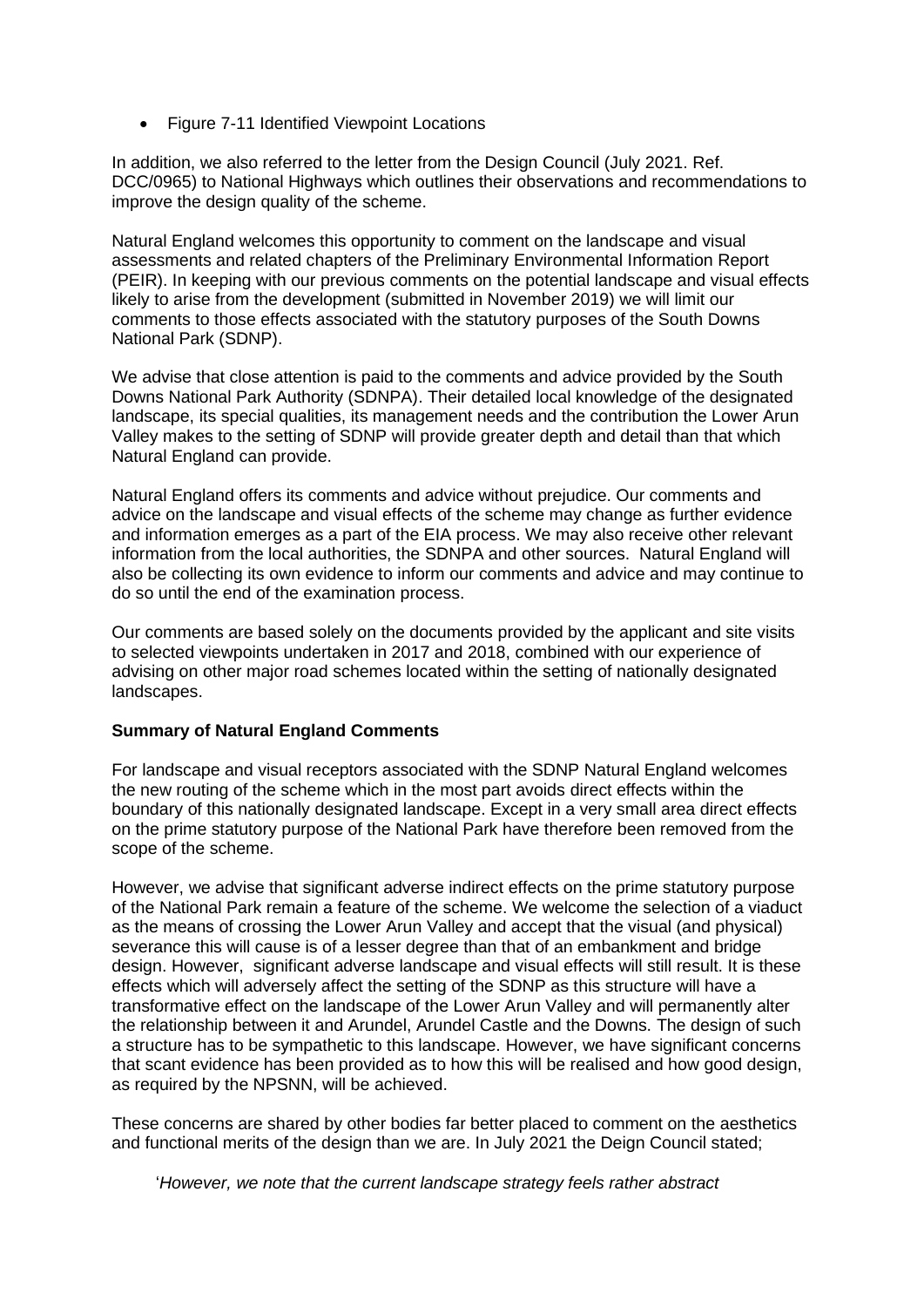*and that it could be better rooted in local landscape characteristics'.*

And

*'The choice of materials is also of importance to the functionality and longterm soundness of the interventions, and we acknowledge that the design team have had to consider multiple factors, such as the proximity to the sea, in the emerging designs. While this is understandable, it nevertheless has led to a focus on concrete structures which appear ordinary and risk averse. We recommend the team reconsiders this approach and aims for greater creativity in the set of structures along this route'.*

It is our view that whilst certain aspects of the scheme have sought to address this observation little evidence has been presented as to how the design of the viaduct has addressed this concern. To provide evidence to inform the design of the viaduct and to help the ExA in their task Natural England expect to see much more detail on the design of the viaduct in the Environmental Statement and how it will complement the landscape setting of the SDNP. Otherwise, it is very doubtful that an agreed position can be reached on this matter.

## **Detailed Comments**

# **National Planning Policy Statement for National Networks (NPSNN)**

The NPS for National Networks requires a scheme to be of '*good design'*. Para. 4.28 stats;

*'Applicants should include design as an integral consideration from the outset of a proposal'.* 

Whilst para. 4.29 stats;

*'Visual appearance should be a key factor in considering the design of new infrastructure, as well as functionality, fitness for purpose, sustainability and cost. Applying "good design" to national network projects should therefore produce sustainable infrastructure sensitive to place, efficient in the use of natural resources and energy used in their construction, matched by an appearance that demonstrates good aesthetics as far as possible'.*

Considering the importance of the Lower Arun Valley to the setting of the SDNP Natural England wishes to be assured that the requirement for the scheme to '*demonstrates good aesthetics'* has been fully incorporated into the design of the viaduct and associated earthworks.

## **Geographical extent of the prime Statutory Purpose of the South Downs National Park**

The prime statutory purpose of the SDNP is the conservation and enhancement of the natural beauty of the designation. Natural beauty manifests itself differently in each National Park (and AONB) and is often expressed in terms of the special qualities of the designation. The special qualities (7 in total) for the SDNP are set out in the latest Management Plan  $(2014 - 2019)$  on page 11 and in greater detail on the website<sup>2</sup>.

As the NPSNN makes clear at 5.154;

<sup>2</sup> <http://www.southdowns.gov.uk/discover/why-are-we-a-national-park/>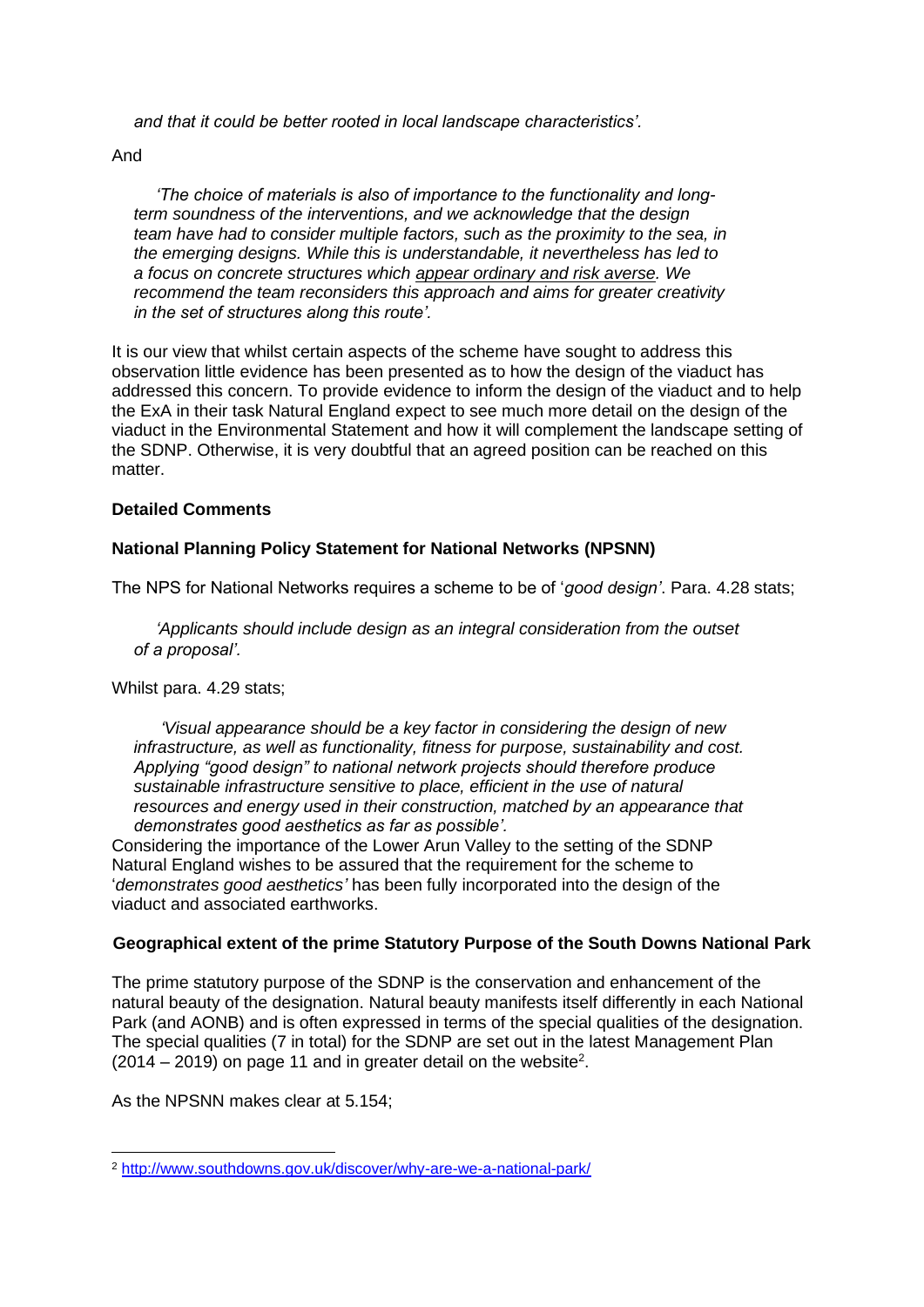*'The duty to have regard to the purposes of nationally designated areas also applies when considering applications for projects outside the boundaries of these areas which may have impacts within them. The aim should be to avoid compromising the purposes of designation and such projects should be designed sensitively given the various siting, operational, and other relevant constraints*'.

The scheme is located within a highly sensitive part of the setting of the SDNP; we advise that the scheme will have significant adverse effects on the landscape receptors which form this setting and which contribute to the natural beauty of the SDNP. Therefore, Natural England considers that the primary statutory purpose of the national park will be adversely affected by this scheme.

## **PEIR Volume 2a**

### **Lowered Arun Valley Viaduct and Arun Valley Railway Overline Bridge refinement – 2.4.5**

We welcome the commitment to consider the vertical alignment height where the Scheme crosses the River Arun flood plain and Arun Valley railway overline bridge. Natural England would wish to see a design which keeps the vertical alignment of the route as low as possible. We believe this would help to reduce the adverse landscape and visual effects of the scheme on the setting of the SDNP.

## **Highway Design – 2.4.7 to 2.4.15**

Whilst we welcome the new design of the Scheme which avoids (as far as is possible) direct effects on the SDNP a significant number of indirect effects on the setting of the park remain. The construction of a viaduct within the Lower Arun Valley will completely change the character of this landscape and sever the visual connection between the valley, Arundel Castle and the Downs beyond. It will be utterly transformative. To sufficiently compensate for this loss of scenic beauty the quality of the viaduct must be of an extremely high order, sympathetic to this place and yet distinct it is own right. So, whilst we welcome the Fundamental Highway Design considerations listed at 2.4.8 Natural England advises that the scheme design must go further that the effective de minimum standards as set out in Design Manual for Roads and Bridges (DMRB) and Manual for Streets (MfS) which we do not think are sufficient to deliver the quality of design required for this location.

Commentary by the Design Council (A27 Arundel Bypass. Design Review. 9<sup>th</sup> July 2021) explores this point in considerable depth, for instance the 2nd paragraph Structures which states:

*'The scheme is an opportunity to make a strong architectural statement, and we believe a bolder design approach can increase the architectural value of the scheme, help tie the landscape together, and ultimately aid and de-risk the DCO process'.*

And in the 3<sup>rd</sup> paragraph:

*'We also encourage the team to take inspiration from existing infrastructure projects of outstanding architectural quality such as the Atlantic Road in Norway, the Barbers Dale Crossing, the Thames Crossing, and the Ribblehead viaduct'.* 

To this list Natural England would add the Monsal Head Viaduct which is now within the Peak District National Park.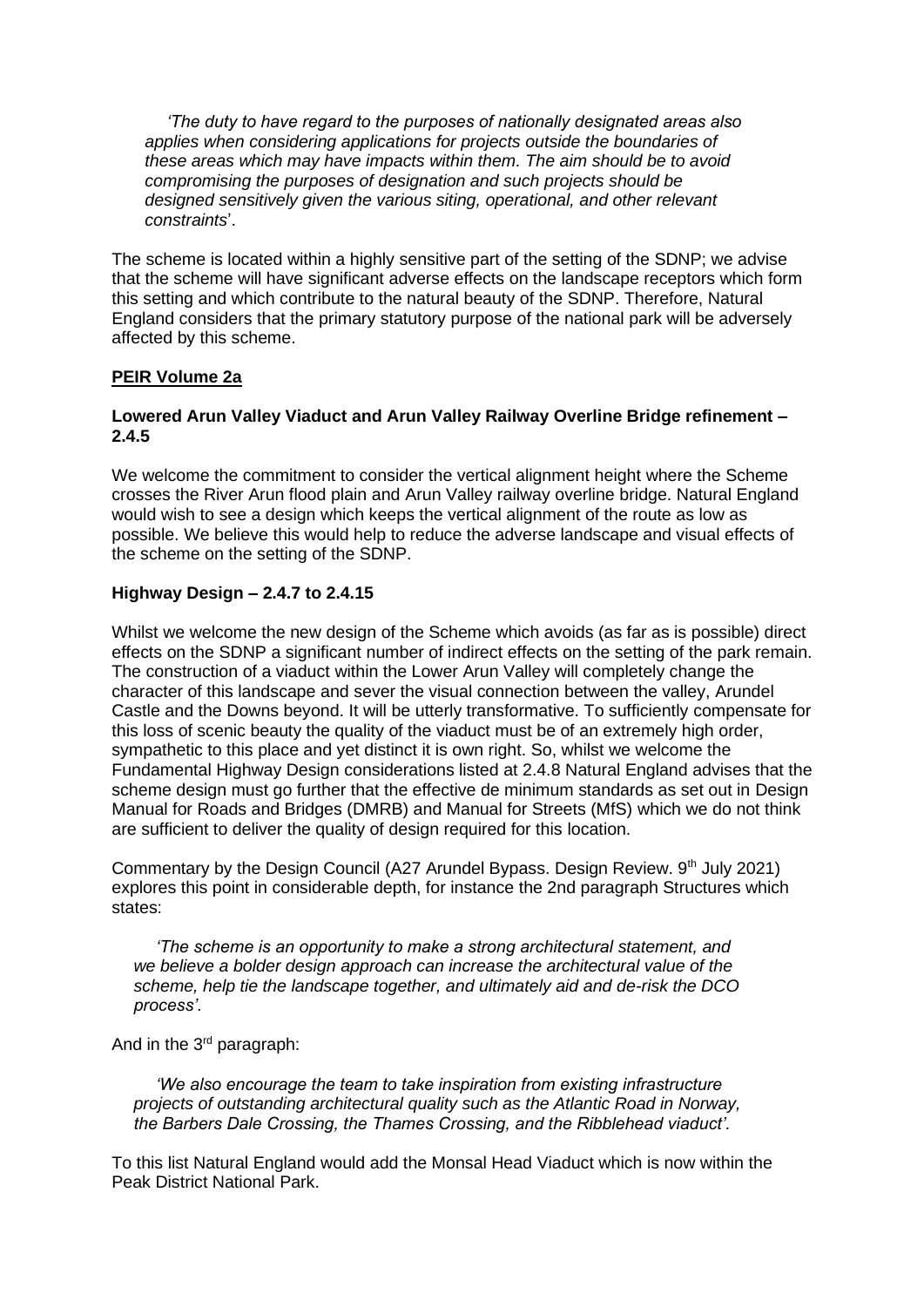As we see nothing in paragraphs 2.4.10 to 2.4.15 which suggests that the aesthetic quality of the Arun Valley Viaduct has been considered in any detail Natural England proposes that in order to stimulate ideas and design proposals that a design completion be held to help bring forward a design worthy of this landscape. This would help to address some of the concerns expressed by the Design Council such as;

*'The choice of materials is also of importance to the functionality and longterm soundness of the interventions, and we acknowledge that the design team have had to consider multiple factors, such as the proximity to the sea, in the emerging designs. While this is understandable, it nevertheless has led to a focus on concrete structures which appear ordinary and risk averse. We recommend the team reconsiders this approach and aims for greater creativity in the set of structures along this route'.*

Natural England, as we are sure others will be, is willing to contribute to management of such a competition.

We note the commentary contained in Section 3.5.60 and accept the reasoning on the selection of the viaduct option noting that a viaduct will be '*highly visible*' and would '*reduce the severance of the landscape when compared with the embankment option'*. We therefore agree with the conclusion contained in 3.5.65.

# **Lighting – 2.4.18**

We note the expectation that street lighting will not be needed other that at the Crossbush junction and western tie-in junction. As street lighting is already present at the former location Natural England would wish the effect of the revisited lighting design on the setting of the SDNP to be no greater, and preferably less, than of the existing lighting design. Our understanding is that there is currently no street lighting associated with the A27 in place at the location western-tie-in junction. Noting the commitment in paragraph 2.4.17 to '*consider impacts…..on landscape and visual receptors*' Natural England wishes to be assured that the design of the lighting will not significantly affect the special qualities of the SDNP to which this location currently contributes.

## **Existing A27 – 2.4.24**

We note that the existing A27 will be de-trunked and retained for local traffic and public transport use. Noting that the A27 to the west of Arundel and within the SDNP is dual carriageway we assume that infrastructure of this scale is more than will be required for local traffic and public transport needs and therefore assume that an opportunity exists to remove much of existing carriageway and return the route to a single carriageway. This would help mitigate some of the adverse environmental effects of the scheme will have in other locations. Natural England will expect to see an ambitious program of works come forward which will deliver a wide range of environmental benefits which can contribute to the conservation and enhancement of the SDNP and the enjoyment of its special qualities.

# **Public Rights of Way – 2.4.25**

See our comments under PEIR Volume 2b below.

## **Embedded Environmental Mitigation - 2.5.1**

See our comments under PEIR Volume 2b below.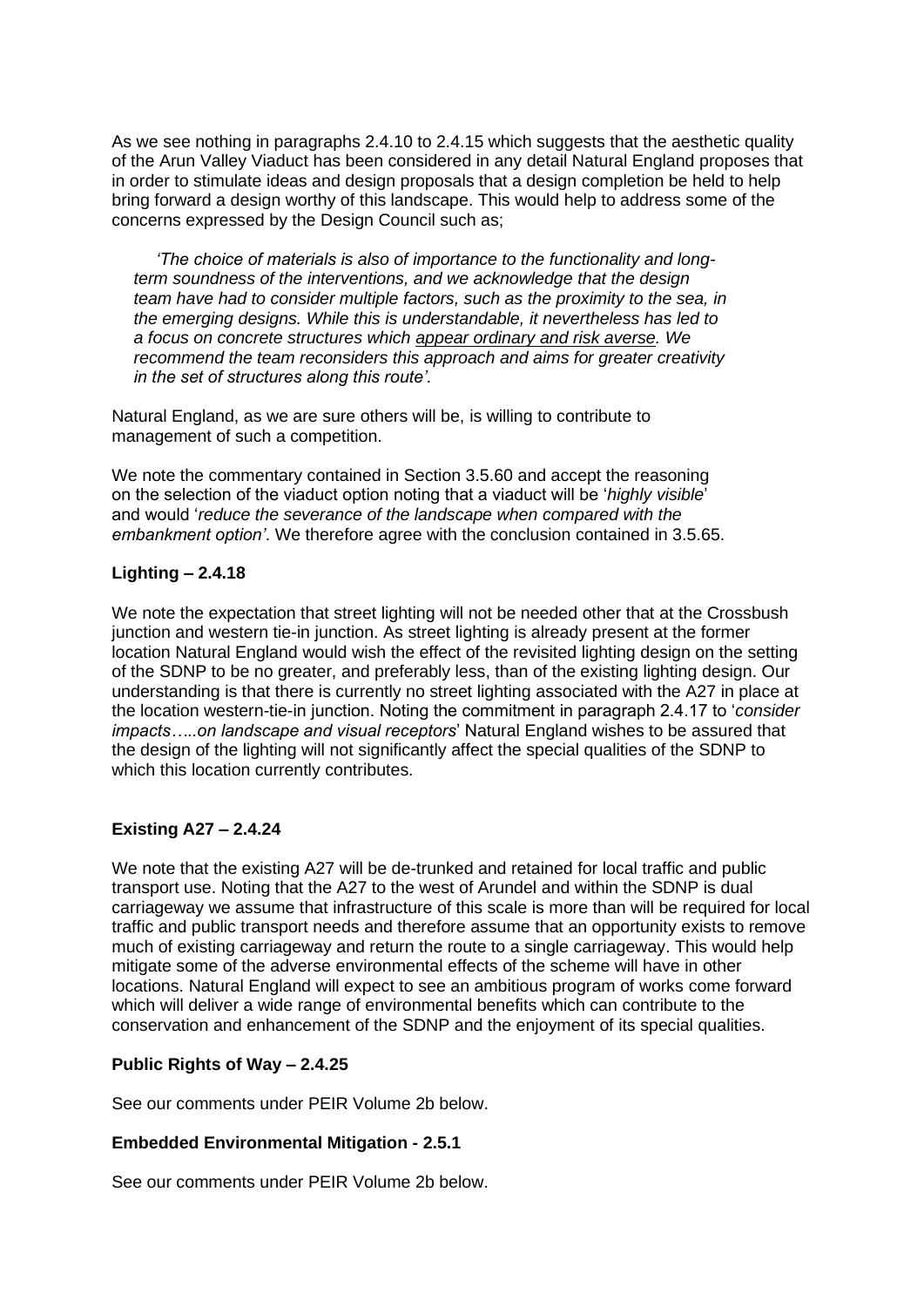# **Section 3 Construction**

See our comments under PEIR Volume 2b below.

## **Section 4 Environmental Assessment Methodology**

See our comments under PEIR Volume 2b below

### **PEIR Volume 2 b. Chapter 7. Landscape and Visual**

### **7.1 Introduction**

Paragraph 7.1.5. For completeness Natural England requests that the 1949 National Parks and Access to the Countryside Act and the 1995 Environment Act are included in the listing provided. Sections of these acts set out the statutory purposes and associated duties of National Parks and are therefore relevant considerations for this scheme.

### **7.4 Study Area**

Natural England agrees with the spatial extent of the study used for the LIVA.

### **7.5 Baseline Conditions.**

### **Landscape context**

We agree with the description of the landscape baseline as set out in sections 7.5.1 to 7.5.10. However, we wish to see commentary included which acknowledges the importance and contribution the landscape of the Lower Arun Valley makes to the setting of the SDNP and how it contributes to the natural beauty of the designation. A sentence within paragraph 7.5.3 acknowledging this fact will suffice although we would prefer to see a detailed description similar to that provided for heritage assets in 7.5.7.

We note the commentary in sections 7.5.11 to 7.5.16 about the future baseline. We are surprised that this commentary is restricted to a description potential of charges which built development may bring about within the landscape and speculation on the effect of plant diseases may have on vegetation cover. The potential that climate change, and adaption measures which may be enacted to counter these effects is not mentioned. Considering the sensitivity of the Lower Arun Valley to such change, and the implications this has for future infrastructure, we find this section puzzling.

We are unsure as to the relevance of the arboriculture section as this simply a describe future trees surveys.

### **Published landscape character assessments**

Natural England agrees with the listing of published landscape character assessments as set out in paragraphs 7.5.16 to 7.5.28.

## **Visual baseline**

We agree with the list of visual receptors as set out in table 7-1 visual Receptors. We agree with the location and classification of the viewpoints used in the LIVA.

### **7.6 Design, mitigation and enhancement measures**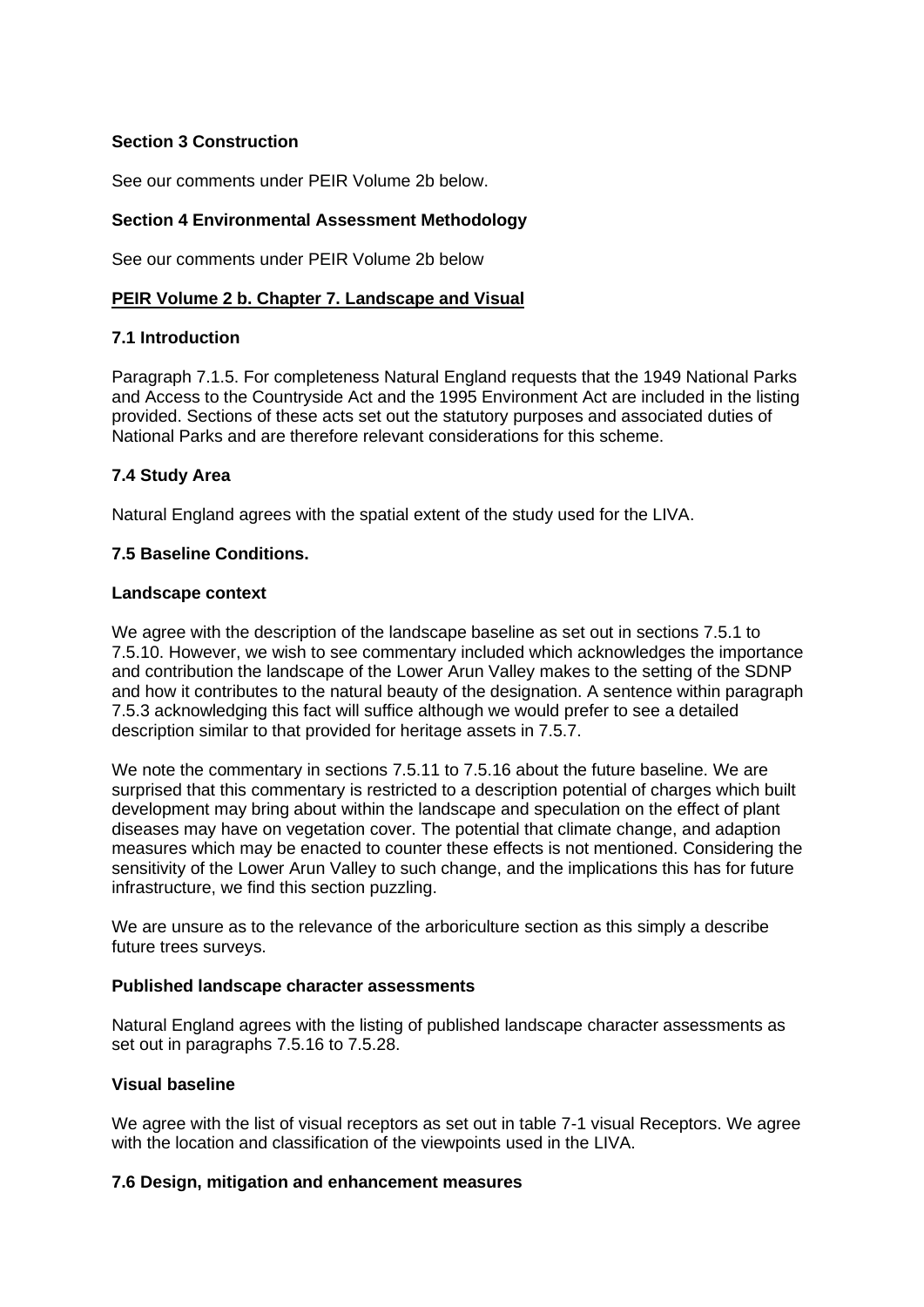## **Embedded mitigation measures**

Paragraph 7.6.1. With reference to the following Scheme-specific design principles.

*c. Optimising the horizontal and vertical alignment of the new dual carriageway to minimise impacts associated with crossing valleys and landform within the landscape.* 

*d. Positioning sections of the new dual carriageway in cuttings and between blocks of existing vegetation to visually contain much of the road infrastructure and traffic movements in existing views of receptors in close range and more in distant views, including from the SDNP.* 

*e Designing earthwork slopes to gradients that soften their appearance and achieve good integration with the rural landscape.* 

*f. Confining lighting on new and improved sections of road within the Scheme to locations where road safety is a priority to minimise the potential for light spill in night-time views.* 

*g. Designing permanent structures, such as bridges, in a way that minimises their visual impact and achieves good visual appearance, specifically in relation to the proposed viaduct across the River Arun floodplain, designed in line with DMRB CD 351 (Ref 7-46).* 

We welcome these commitments and look forward to seeing how they have been applied to the final design of the scheme.

In addition, we welcome the following statement of intent:

*'7.6.2. The design will continue to be developed to avoid and mitigate adverse impacts and maximise opportunities for landscape integration and enhancement'.* 

## **Standard Mitigation Measures**

We note the description of Standard Mitigation Measures and request that the Environmental Statement includes a description of how these measures are to be applied to the scheme. Whilst some of these measures are self-explanatory, such as a. others, such as f. require specific detail in order to understand their role in the overall mitigation plan. For instance, Figure 2-1 includes the location of numerous tree planting locations. On page 4 it appears that the proposal is to plant individual trees (willows?) in a few selected locations within the Arun Valley floodplain north of the viaduct. Are these trees intended to provide screening of the viaduct when viewed from the north i.e. from locations within the SDNP?

## **7.7 Assessment of likely Significant Effects**

### **See our comments on Table 7-3 for specific landscape and visual receptors.**

We note that the '*LIVA is at an early stage'* (paragraph 7.7.1). Yet the applicant has already presented commentary on the significance of the likely effects on landscape and visual receptors (Table 7-3 Summary of potential significant effects). We request clarity on how the information contained in Table 7-3 was arrived at although note that it has already been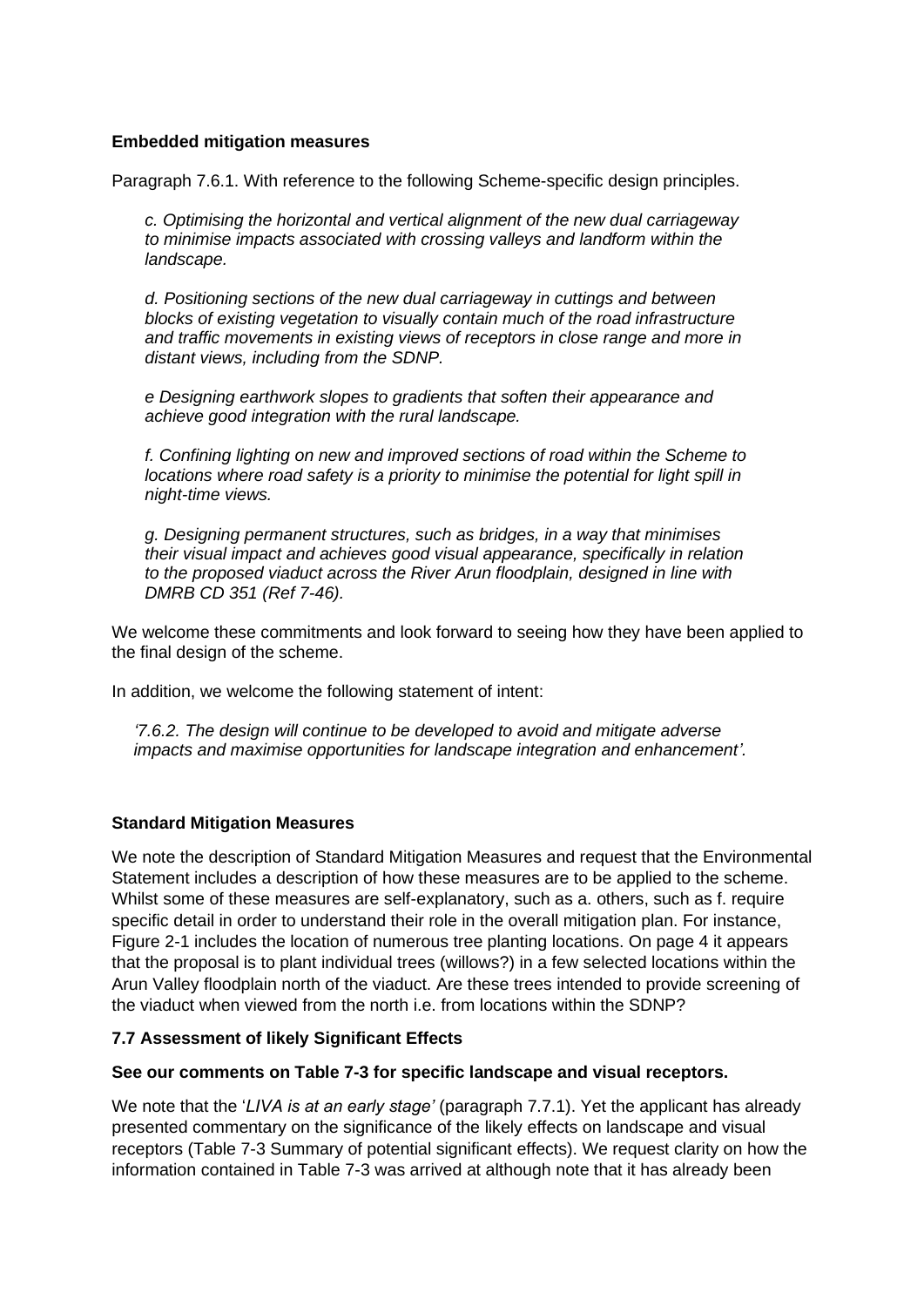used to influence the design of the scheme.

We welcome the applicant's commitment (paragraph 7.7.18) to undertake an analysis of the adverse effects on the special qualities of the SDNP which will result from the scheme. Therefore, we disagree with the applicant statement '*unlikely to be considered significant due to the minor incursions into the SDNP*'. See below for further advice on this matter.

Natural England wishes to see a narrative assessment of the effect of the scheme on the special qualities of the SDNP. Natural England suggests that reference is made to the Environmental Statement for the A417 'Missing Link' scheme as to how much of an assessment should be undertaken. We suggest that the consultants (ARUP) who undertook this assessment for National Highways are contacted so that the learning from this assessment is drawn upon.

At paragraphs 7.7.18 and 7.7.19 the applicant has concluded that the only direct effects on the SDNP need be considered when undertaking the analysis of effects on the special qualities of the SDNP. As paragraph 5.154 of the NPSNN makes clear this assumption is wrong. Indirect effects also need to be considered. Numerous NSIP Environmental Statements have undertaken and reported on indirect effects on the statutory purpose of national parks and AONBs. Such an assessment applies to both the construction and operation phases of the scheme. If the applicant is unclear on this point, we are available to provide guidance.

We note the commitment to de-trunk the existing A27 carriageway within the SDNP and accept there will be benefits, in terms of increased tranquillity for instance, which will arise from this. We look forward to seeing proposes as to how the footprint of the existing infrastructure will be reduced in order that the maximize the benefits of these works.

Paragraphs 7.7.2 to 7.7.10. Again, we are unsure as to why a specific section on a single landscape feature, trees, has been included in the chapter on landscape and visual? Such an approach would need to also include sections on other physical landscape features within the study which will experience direct effects such as ditches and other watercourses, hedges, roads, buried archeologically, historic features, field patterns, buildings and other structures as well other species-specific features such as grassland etc.

## **Landscape Effects – Construction**

Natural England advises that the construction phase of the project will result in significant adverse indirect effects on the statutory purpose of the SDNP as the fabric of the landscape setting of the designation in the Lower Arun Valley will significantly altered whilst the construction phase is underway.

We wish to better understand what these effects will be and how National Highways will seek to minimise and mitigate for these effects. From our reading of sections 7.7.11 to 7.7.13 (and with reference to the embedded and standard mitigation measures listed earlier) we fail to see how the evidence presented has assessed the effect on the statutory purpose of the SDNP other than for direct effects. For instance, both the Crossbush and Ford construction compounds are located on the SDNP side of the new route and from our examination of Figure 7-2 do not appear to benefit from any form of screening. They will therefore be in plain sight of visual receptors located within the National Park. We request further information as to how the embedded and standard mitigation measure c. '*Siting compounds and other construction areas sympathetically within the landscape'* have been applied in this instance. If reliance on standard mitigation measures b, d, e, and f is being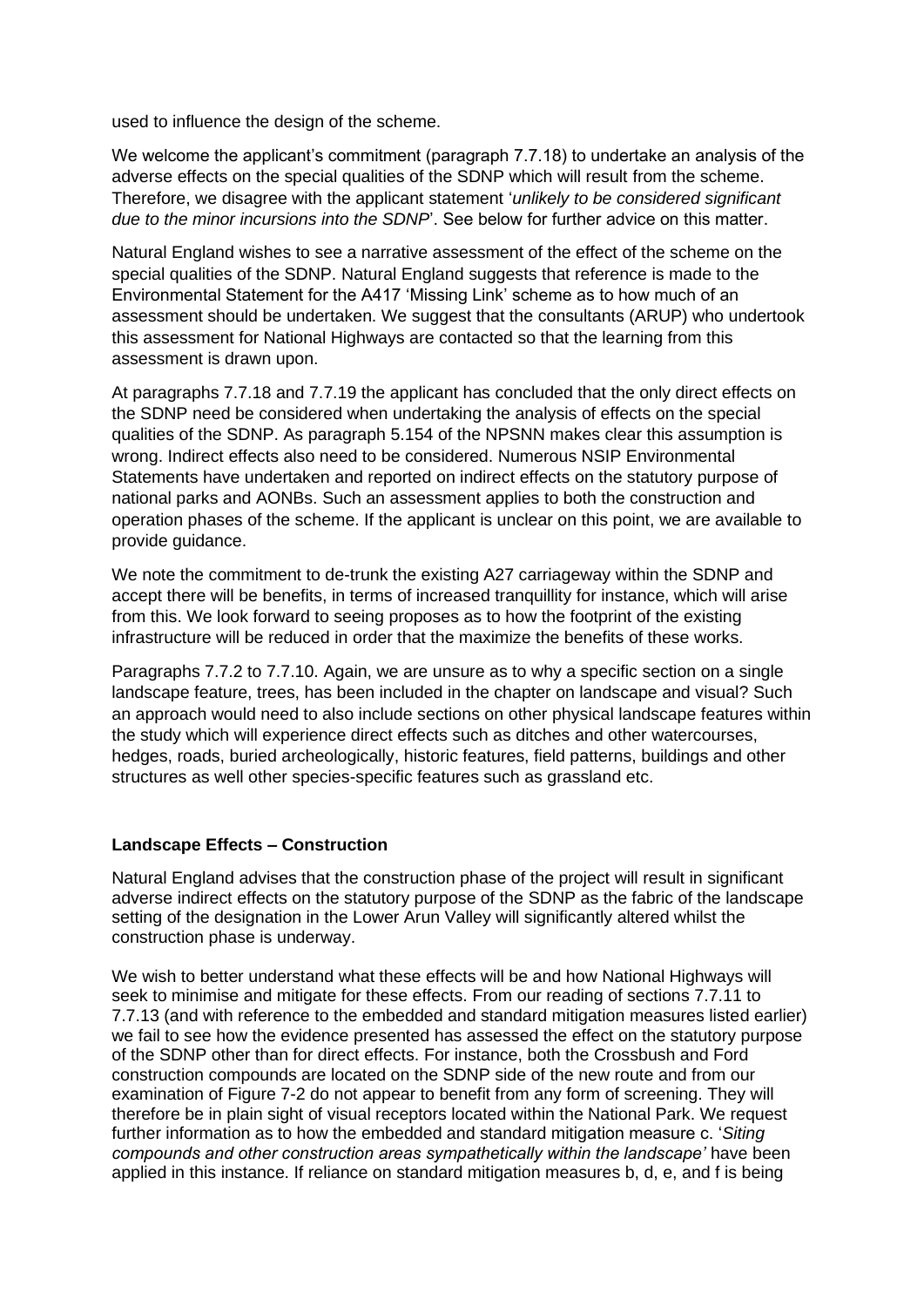made for these 2 sites we wish to see this evidence included in the Environmental Statement.

### **Landscape Effects – Operation**

Natural England advises that the operational phase of the project will result in significant adverse indirect effects on the statutory purpose of the SDNP as the fabric of the landscape setting of the designation in the Lower Arun Valley will be significantly altered.

At paragraph 7.7.15 the applicant states that;

*'Mitigation of landscape effects includes softening and re-grading of earthworks to more natural forms, and planting to reduce fragmentation, and restore and reconnect landscape features. This would reduce the permanent landscape effects of the Scheme, but impacts resulting from the change in land use, landscape and settlement pattern, and reduction in tranquillity would not be wholly mitigated'*.

But in Table 7-3 the applicant states (repeatedly) that

'*After the implementation of the EMP, no further mitigation is likely to be required'.*

We assume from these 2 statements that the applicant has concluded (prior to the completion of the LIVA) that effects from the scheme cannot be fully mitigated? Yet there is no need to adjust the design any further (perhaps based on the evidence from the LIVA?) because '*no further mitigation is likely to be required'.* 

Considering the policy tests which this scheme is subject to Natural England is disappointed that the applicant is already moving a position where '*no further mitigation is likely to be required'.* Considering the highly sensitive location of the Lower Arun Valley we would expect the design of the scheme to continue to evolve as evidence from the completed LIVA is available and statutory advice provided by Natural England and others is reviewed.

To repeat the advice of the Design Council (A27 Arundel Bypass. Design Review. 9<sup>th</sup> July 2021):

*'The scheme is an opportunity to make a strong architectural statement, and we believe a bolder design approach can increase the architectural value of the scheme, help tie the landscape together, and ultimately aid and de-risk the DCO process'.*

For our comments on lighting please see PEIR Vol 2a comments, above.

## **Visual Effects – Construction**

Natural England advises that the construction phase of the project will result in significant adverse indirect effects on the statutory purpose of the SDNP as people who are seeking to enjoy the visual amenity of Lower Arun Valley, and the contribute this makes to the natural beauty of the national park, will be no longer be able to do so.

Natural England advises that the construction phase will result in significant adverse effects on visual receptors.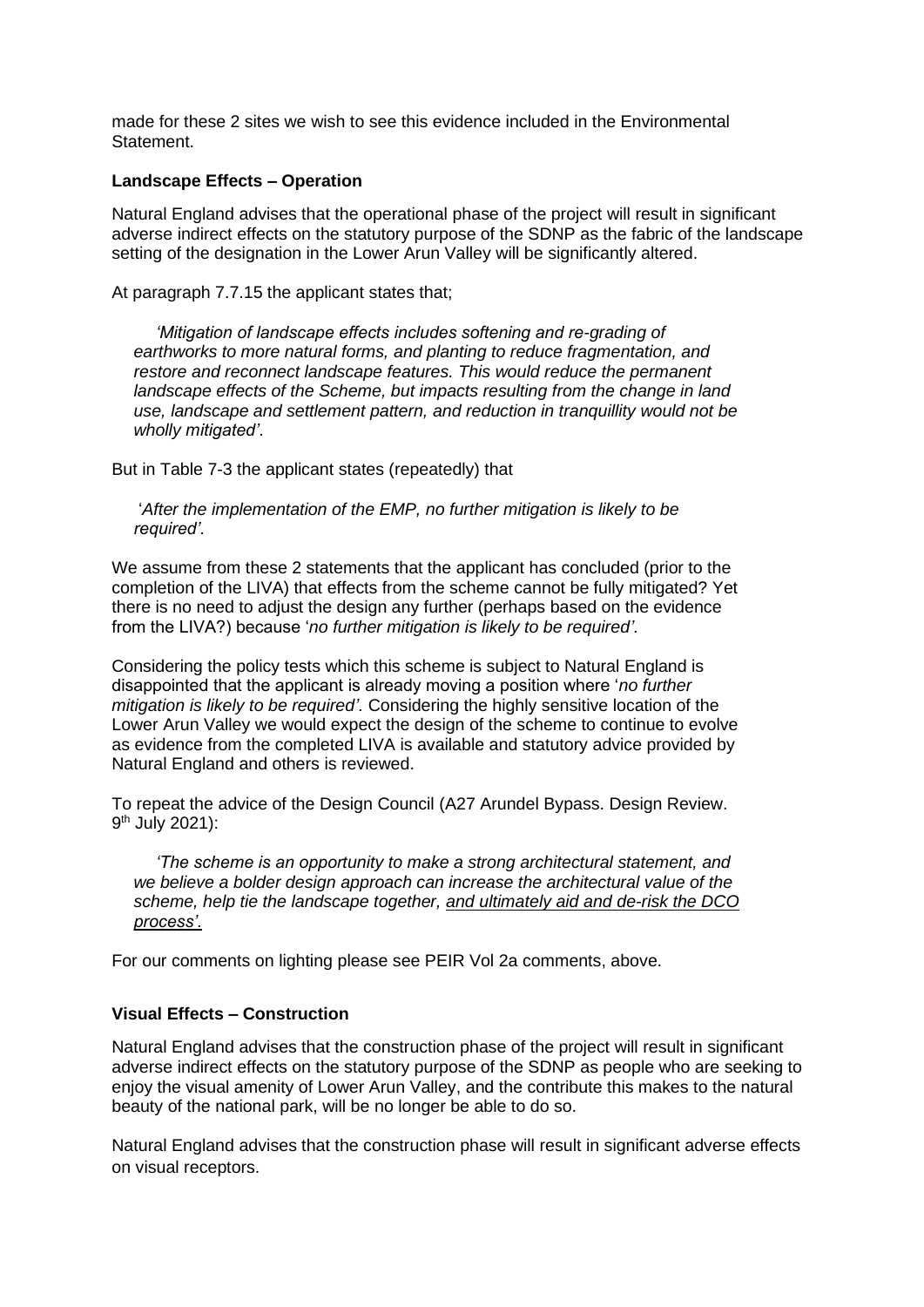## **Visual Effects - Operation**

Natural England advises that the operational phase of the project will result in significant adverse indirect effects on the statutory purpose of the SDNP as people who are seeking to enjoy the visual amenity of Lower Arun Valley, and the contribute this makes to the natural beauty of the national park, will be no longer be able to do so.

Natural England advises that the operational phase will result in significant adverse effects on visual receptors.

We note the commentary at paragraph 7.7.27 about potential beneficial effects within the SDNP, through the removal of signage, introduction of planting, and reduction in visible traffic on the existing A27 and welcome this.

We welcome the commitment to explore options to further mitigate the magnitude of visual effects, in particular looking at the design and appearance of the viaduct crossing of the River Arun floodplain. We advise that effects from this structure are not confined to visual receptors but also encompass landscape receptors due to the scale of the viaduct and associated earthworks and the dominating effecting this will have on the character of the Lower Arun Valley.

## **Table 7-3 Summary of potential significant effects**

Our comments solely relate to the contribution these landscapes make to the natural beauty and the setting of the SDNP. Of the 7 landscape areas listed 2, LLCA 11 and LLCA 12, make a particularly significant contribution to the setting of the National Park. Due to the transformative effect the viaduct and associated earthworks (as currently described in the PEIR) will have on these 2 landscapes areas we strongly doubt that mitigation measures, as outlined in the EMP, will be sufficient to result in '*no further mitigation… likely to be required'*. Before Natural England and the applicant can reach an agreed position on this point we wish to see more detail on the design of the viaduct and earthworks; specifically, how significant effects on the statutory purpose of the SDNP will be limited and how the design will further the second purpose of the designation; to promote opportunities for the understanding and enjoyment of the special qualities of those areas [the park] by the public.

For the remaining 5 areas and based on the limited information contained in the PEIR we would expect that the proposed mitigation measures outlined in the EMP will be sufficient to reduce the scale of the adverse effects predicted. However, before we agree with the conclusions of the applicant, we wish to see further detailed information.

For visual receptors our comments are restricted to those groups most likely to be experiencing and enjoying the natural beauty afforded by the SDNP. These people do not have to be within the national park to experience this natural beauty, hence our inclusion of the receptor group 'Users of the PRoW crossed by or in close proximity'. For those receptors who are 'Visitors to SDNP and Arundel' we very much doubt that the mitigation measures, as outlined in the PIER, will be sufficient to result in '*no further mitigation… likely to be required'.* In views southward from this portion of the SDNP, and particularly from Arundel, the viaduct and associated earthworks will dominate the view of the Lower Arun Valley. Any sense that the landscape of the Lower Arun Valley is pastoral and in part naturalistic will be lost. No amount of mitigation will change that. All that can be achieved is a design the quality of which is worthy of this location.

We note that the applicant has provide generic descriptors and explanations in all instances. We have therefore done the same.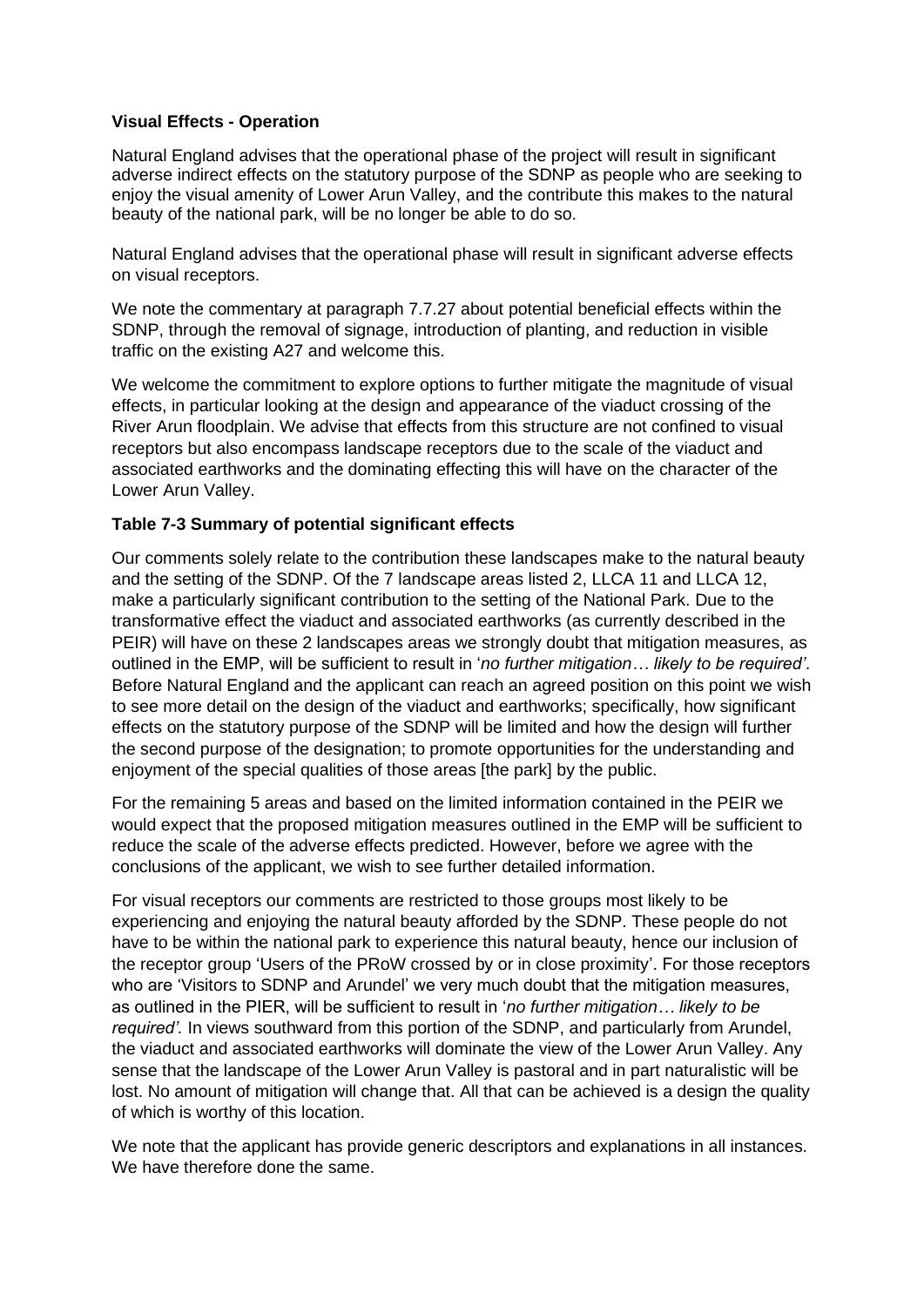| Receptor                                     | <b>Phase</b> | <b>Potential significant effects</b>                                                                                                       | Further mitigation to be<br>explored                                                             | <b>NE Comments</b>                                                                                                  |  |  |  |
|----------------------------------------------|--------------|--------------------------------------------------------------------------------------------------------------------------------------------|--------------------------------------------------------------------------------------------------|---------------------------------------------------------------------------------------------------------------------|--|--|--|
| <b>Landscape Receptors</b>                   |              |                                                                                                                                            |                                                                                                  |                                                                                                                     |  |  |  |
| LLCA 4:<br>Avisford<br>Park                  | Construction | Temporary adverse<br>landscape effects<br>associated with the<br>removal of existing<br>vegetation and changes<br>to landform.             | After the<br>implementation of<br>the EMP, no further<br>mitigation is likely to<br>be required. | We wish to see<br>further detailed<br>information on<br>the design of<br>the scheme to<br>justify this<br>statement |  |  |  |
|                                              | Operation    | Permanent adverse<br>landscape effects<br>associated with the<br>change in land use,<br>landscape pattern and<br>reduction in tranquillity | After the<br>implementation of<br>the EMP, no further<br>mitigation is likely to<br>be required. | We wish to see<br>further detailed<br>information on<br>the design of<br>the scheme to<br>justify this<br>statement |  |  |  |
| LLCA <sub>7:</sub><br><b>Binsted</b><br>Rife | Construction | Temporary adverse<br>landscape effects<br>associated with the<br>removal of existing<br>vegetation and changes<br>to landform.             | After the<br>implementation of<br>the EMP, no further<br>mitigation is likely to<br>be required. | We wish to see<br>further detailed<br>information on<br>the design of<br>the scheme to<br>justify this<br>statement |  |  |  |
|                                              | Operation    | Permanent adverse<br>landscape effects<br>associated with the<br>change in land use,<br>landscape pattern and<br>reduction in tranquillity | After the<br>implementation of<br>the EMP, no further<br>mitigation is likely to<br>be required. | We wish to see<br>further detailed<br>information on<br>the design of<br>the scheme to<br>justify this<br>statement |  |  |  |
| LLCA <sub>8</sub> :<br><b>Binsted</b>        | Construction | Temporary adverse<br>landscape effects<br>associated with the<br>removal of existing<br>vegetation and changes<br>to landform.             | After the<br>implementation of<br>the EMP, no further<br>mitigation is likely to<br>be required. | We wish to see<br>further detailed<br>information on<br>the design of<br>the scheme to<br>justify this<br>statement |  |  |  |
|                                              | Operation    | Permanent adverse<br>landscape effects<br>associated with the<br>change in land use,<br>landscape pattern and<br>reduction in tranquillity | After the<br>implementation of<br>the EMP, no further<br>mitigation is likely to<br>be required. | We wish to see<br>further detailed<br>information on<br>the design of<br>the scheme to<br>justify this<br>statement |  |  |  |
| LLCA 9:<br>Tortington<br>Rife                | Construction | Temporary adverse<br>landscape effects<br>associated with the<br>removal of existing<br>vegetation and changes                             | After the<br>implementation of<br>the EMP, no further<br>mitigation is likely to<br>be required. | We wish to see<br>further detailed<br>information on<br>the design of<br>the scheme to                              |  |  |  |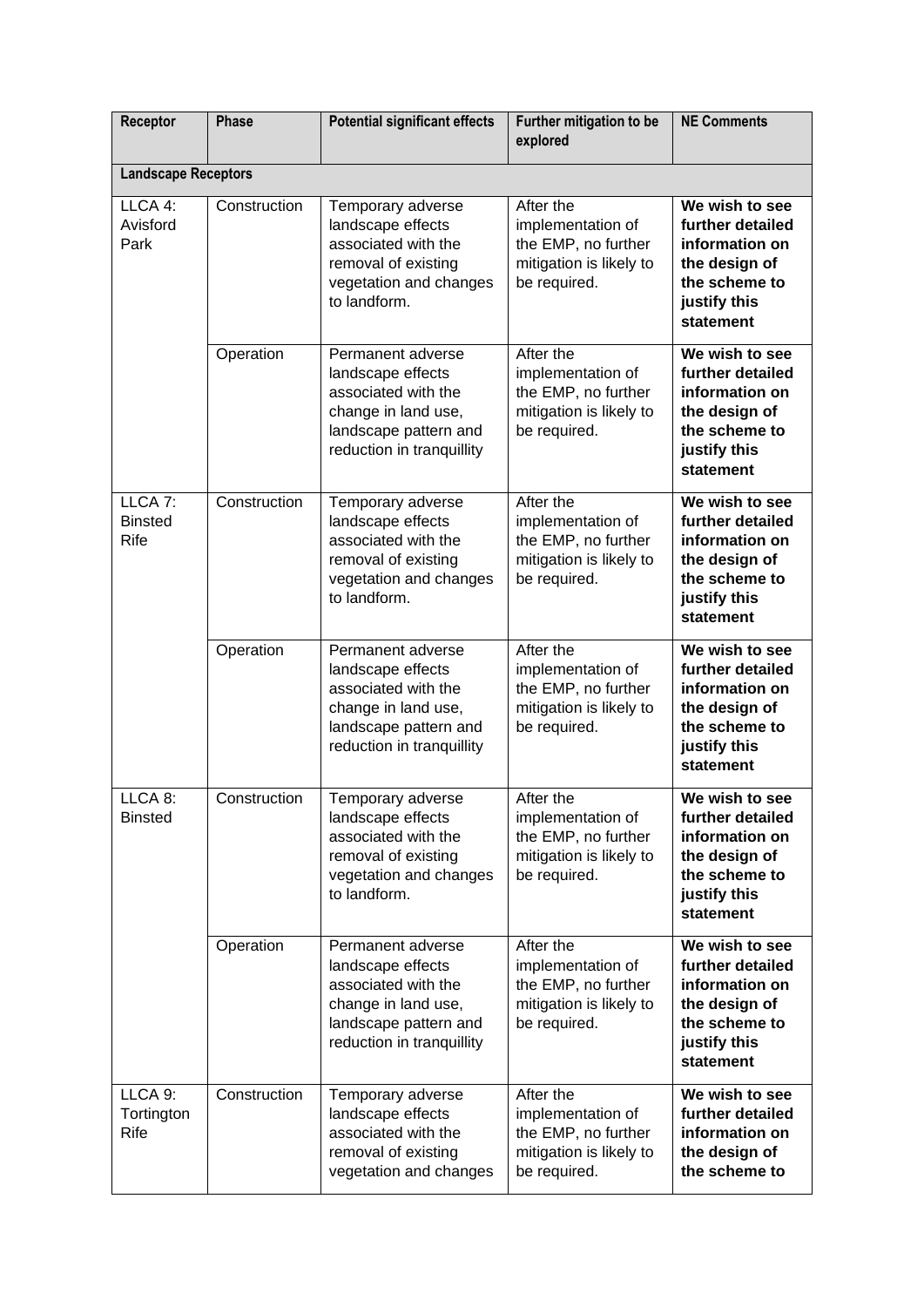|                                                                |              | to landform.                                                                                                                                                                                                                                    |                                                                                                                                                                                                                       | justify this<br>statement                                                                                           |
|----------------------------------------------------------------|--------------|-------------------------------------------------------------------------------------------------------------------------------------------------------------------------------------------------------------------------------------------------|-----------------------------------------------------------------------------------------------------------------------------------------------------------------------------------------------------------------------|---------------------------------------------------------------------------------------------------------------------|
|                                                                | Operation    | Permanent adverse<br>landscape effects<br>associated with the<br>change in land use,<br>landscape pattern and<br>reduction in tranquillity                                                                                                      | After the<br>implementation of<br>the EMP, no further<br>mitigation is likely to<br>be required.                                                                                                                      | We wish to see<br>further detailed<br>information on<br>the design of<br>the scheme to<br>justify this<br>statement |
| <b>LLCA 10:</b><br>Tortington<br>Valley<br>Sides               | Construction | Temporary adverse<br>landscape effects<br>associated with the<br>removal of existing<br>vegetation and changes<br>to landform.                                                                                                                  | After the<br>implementation of<br>the EMP, no further<br>mitigation is likely to<br>be required.                                                                                                                      | Disagree.                                                                                                           |
|                                                                | Operation    | Permanent adverse<br>landscape effects<br>associated with the<br>change in land use,<br>landscape pattern and<br>reduction in tranquillity                                                                                                      | After the<br>implementation of<br>the EMP, no further<br>mitigation is likely to<br>be required.                                                                                                                      | Disagree.                                                                                                           |
| <b>LLCA 11:</b><br>Lower<br>Arun<br>Valley<br>Floodplain       | Construction | Temporary adverse<br>landscape effects<br>associated with the<br>removal of existing<br>vegetation and changes<br>to landform.                                                                                                                  | After the<br>implementation of<br>the EMP, no further<br>mitigation is likely to<br>be required.                                                                                                                      | Disagree.                                                                                                           |
|                                                                | Operation    | Permanent adverse<br>landscape effects<br>associated with the<br>change in land use,<br>landscape pattern and<br>reduction in tranquillity                                                                                                      | After the<br>implementation of<br>the EMP, no further<br>mitigation is likely to<br>be required.                                                                                                                      | <b>Disagree</b>                                                                                                     |
| <b>LLCA 12:</b><br>Lyminster<br>Arun<br>Valley<br><b>Sides</b> | Construction | Temporary adverse<br>landscape effects<br>associated with the<br>removal of existing<br>vegetation and changes<br>to landform.                                                                                                                  | After the<br>implementation of<br>the EMP, no further<br>mitigation is likely to<br>be required.                                                                                                                      | <b>Disagree</b>                                                                                                     |
|                                                                | Operation    | No commentary offered<br>by applicant. However,<br>we presume that the<br>applicant meant to<br>include the following<br>text;<br>Permanent adverse<br>landscape effects<br>associated with the<br>change in land use,<br>landscape pattern and | No commentary<br>offered by applicant.<br>However, we<br>presume that the<br>applicant meant to<br>include the following<br>text;<br>After the<br>implementation of<br>the EMP, no further<br>mitigation is likely to | If so, we<br><b>Disagree</b>                                                                                        |